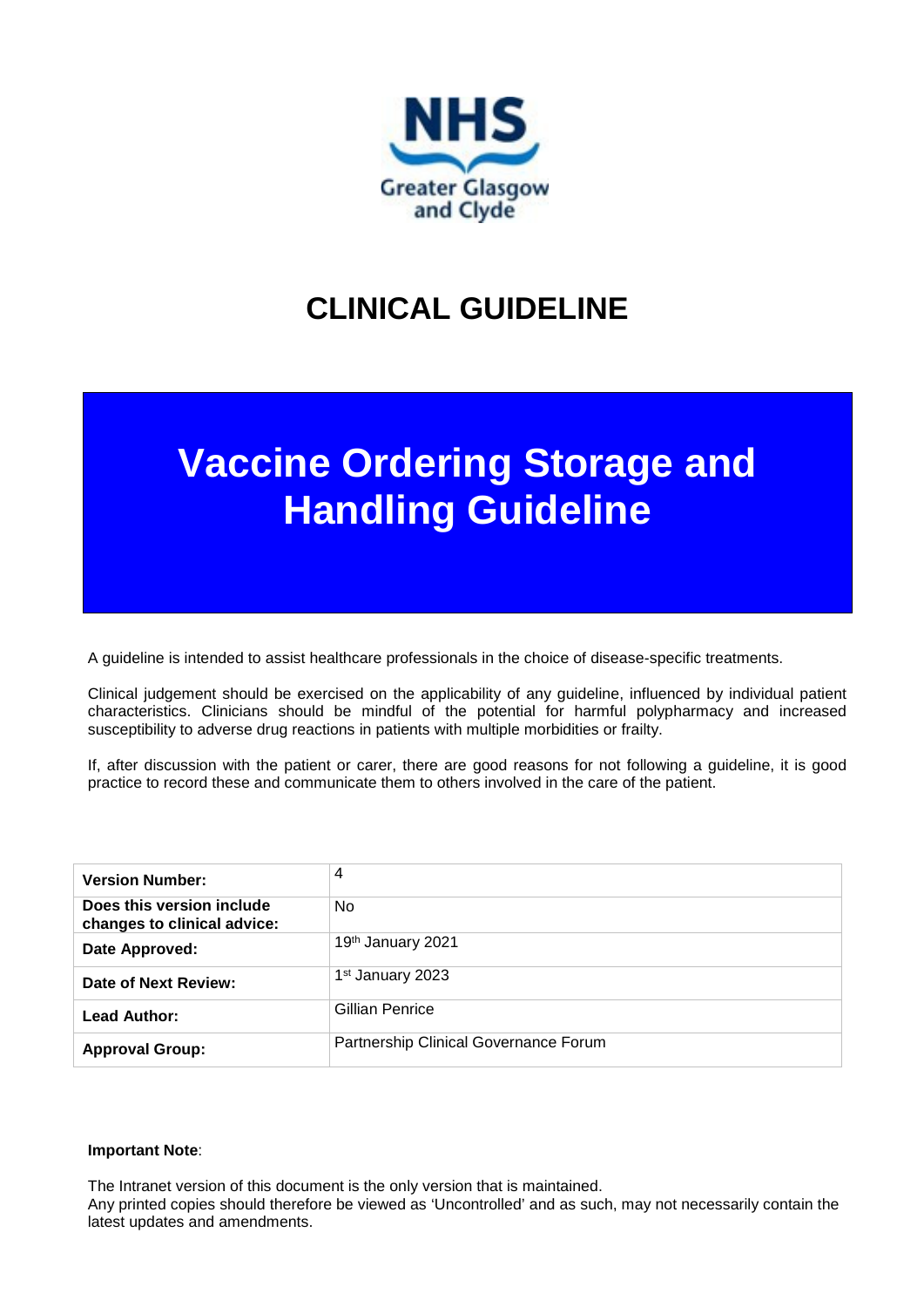|                                                                                   | Greater Glasg<br>and Clyde |
|-----------------------------------------------------------------------------------|----------------------------|
| 1. Introduction                                                                   | 3                          |
| 1.1. Purpose of Guidelines                                                        |                            |
| 1.2. Background                                                                   |                            |
| 1.3. Guidance and Policies                                                        |                            |
| 2. Recommendations                                                                | 4                          |
| 2.1. Summary of Recommendations                                                   |                            |
| 2.2 Main Recommendations                                                          |                            |
| 3. Ordering                                                                       | 5                          |
| 3.1. Who Supplies Vaccine                                                         |                            |
| 3.2. How to Order                                                                 | 7                          |
| 4. Receipt                                                                        | 8                          |
| 5. Storage and Equipment                                                          |                            |
| 5.1. Storage                                                                      |                            |
| 5.2. Stock Management and Rotation of stock<br>5.3. Fridge Use and Specifications |                            |
| 5.4. Thermometer Specifications                                                   |                            |
| 5.5. Logging Devices                                                              |                            |
| 6. Temperature Monitoring                                                         | 15                         |
| 6.1. Roles and Responsibilities                                                   |                            |
| 6.2. Monitoring and Recording Temperatures                                        |                            |
| 6.3. Resetting the thermometer                                                    |                            |
| 6.4. Setting Temperature Alarm Parameters                                         |                            |
| 6.5. Action in the Event of Abnormal Temperatures                                 |                            |
| 6.6. Assessment and Response to Incidents                                         |                            |
| 6.7. Contingency Arrangements                                                     |                            |
| 7. Transportation                                                                 | 21                         |
| 7.1. Holding Centres to Practice/Clinics                                          |                            |
| 7.2. Practice/Clinic to another Location                                          |                            |
| 7.3. During vaccination clinic                                                    |                            |
| 8. Disposal                                                                       | 22<br>22                   |
| 9. Spillage<br>10. Recall                                                         | 22                         |
| 11. Support materials                                                             | 23                         |
| 11.1. Fridge magnets and Temperature Charts                                       |                            |
| 11.2. NHSGGC Equipment Guidance                                                   |                            |
| 11.3. Vaccine Fridge Incident Checklist                                           |                            |
| 11.4. Training                                                                    |                            |
| 12. References                                                                    | 30                         |
|                                                                                   |                            |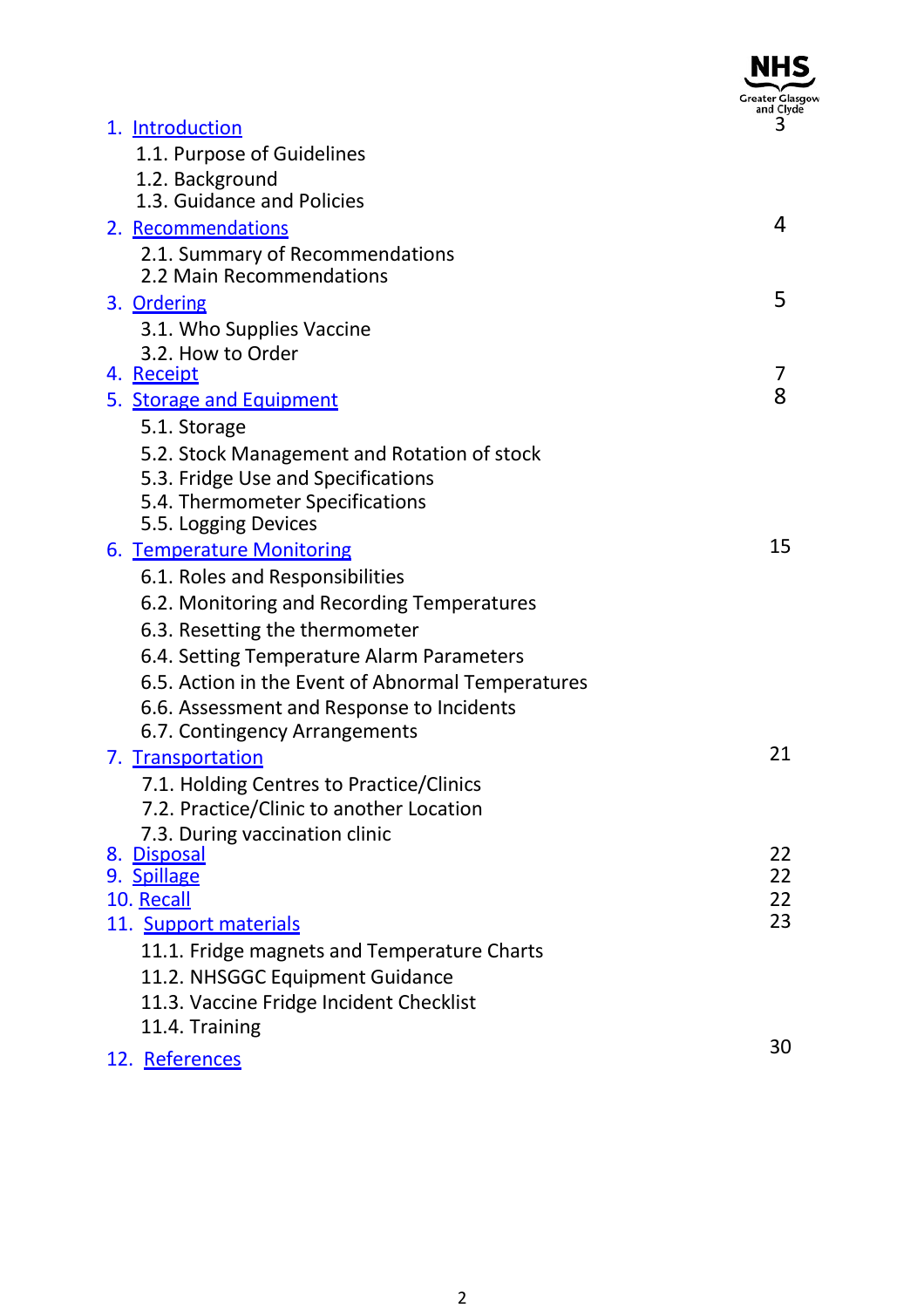

# 1. Introduction

### 1.1. Purpose of Guidelines

The aim of these guidelines is to provide detailed information which will support NHS GGC primary care staff in the storage and handling of vaccines. It is also hoped that GP practices and community clinics (practice/clinics) in particular will find the information a valuable tool in delivering and supporting training to relevant staff at a local level.

### 1.2. Background

Vaccines naturally biodegrade over time and storage out with the recommended temperature range at any time will speed up loss of potency which cannot be reversed, resulting in failure of the vaccine efficacy and vaccine wastage.

The terms of medicines marketing authorisations (product licences) cover storage requirements. Vaccines that have not been properly distributed or stored are therefore no longer within the terms of the marketing authorisation and require confirmation using manufacturer's stability data on whether they can still be used.

It is essential that all those handling vaccines follow policies to ensure cold chain compliance.

### 1.3. Guidance and Policies

• The Department of Health Publication "Immunisation against Infectious Diseases" ('The Green Book') provides guidelines and information on vaccination including storage and handling of vaccines. Always refer to the on-line version as regular updates are only published electronically. https:/[/www.gov.uk/government/organisations/public-](http://www.gov.uk/government/organisations/public-health-)

[health-](http://www.gov.uk/government/organisations/public-health-) england/series/immunisation-against-infectious-disease-the-green-book

- The NHS (General Medical Services Contracts) (Scotland) Regulations 2004 set out detailed requirements for GP practices regarding the proper storage of vaccines. Specifically, these regulations, at paragraph 8 of Schedule 5, require the contractor to ensure that:
	- *a) all vaccines are stored in accordance with the manufacturer's instructions.*
	- *b) all fridges in which vaccines are stored have a maximum/minimum thermometer.*
	- *c) Refrigerator (fridge) temperature readings are taken on all working days*
- NHSGGC have produced these guidelines and Health Protection Scotland has produced National Guidelines available at <http://www.hps.scot.nhs.uk/resourcedocument.aspx?id=6330>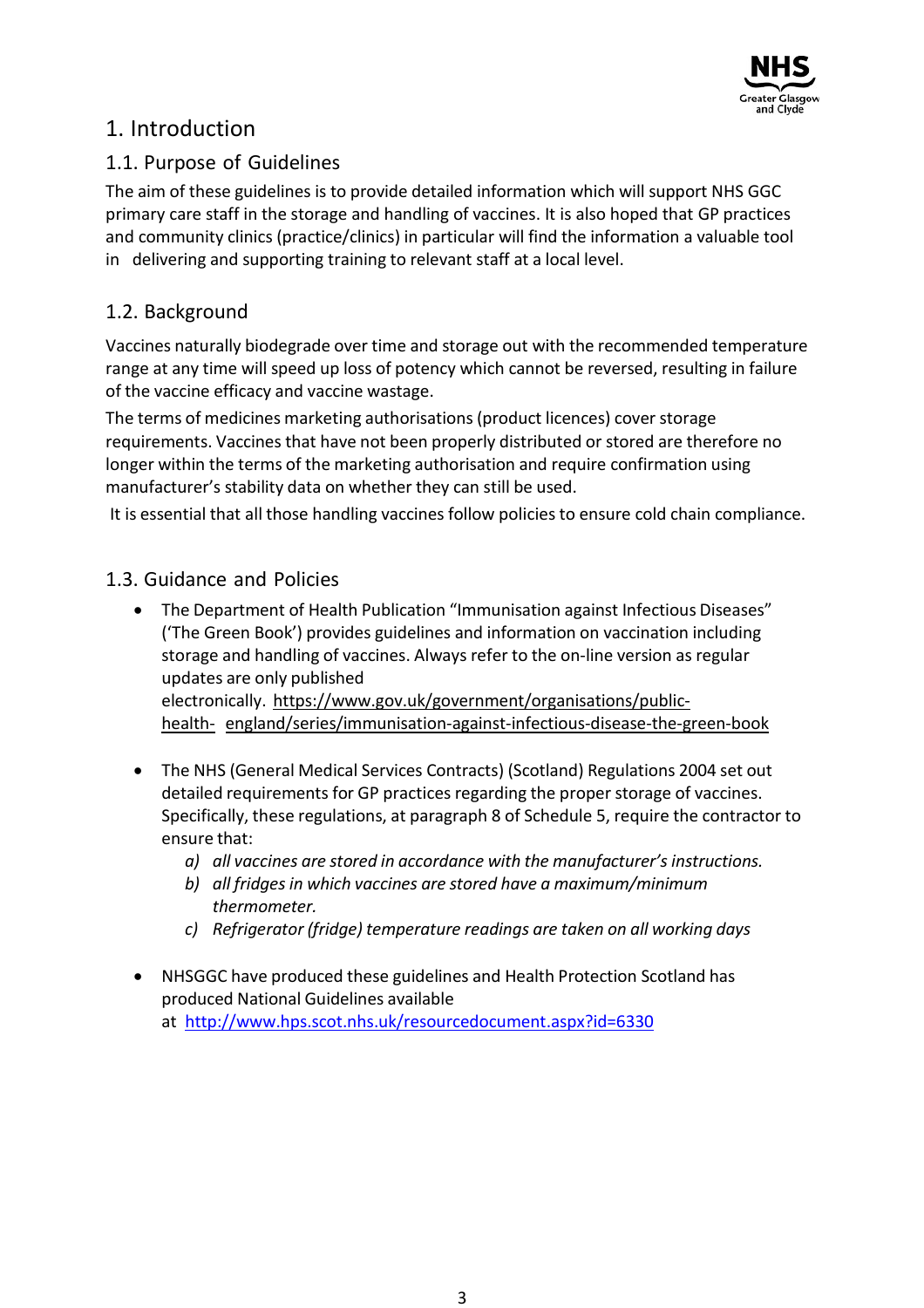

# 2. Recommendations

### 2.1. Summary of Recommendations

A summary of the NHSGGC Guidelines are available in a fridge magnet form and should be displayed prominently (preferably on the fridge door) within every immunisation area (see Section 11.1)

### 2.2 Main Recommendations

- Specific member(s) of staff should be identified to monitor the pharmaceutical supplies fridge. Any temperature readings outside 2-8°C should be investigated immediately and discussed with Pharmaceutical Public Health or a Prescribing Support Pharmacist if necessary. *Section 6*.
- The correct maintenance temperature of the vaccine fridge is 2-8°C. *Section 5.*
- Check and record the fridge temperature (maximum, minimum and current) twice daily. Suitable sheets are available from Primary Care Distribution Centres. The thermometer should be re-set after each reading. *Section 6.*
- Store vaccines in the middle of the fridge away from walls. Do not fill fridge more than two thirds full. *Section 5.*
- Always check the "Expiry Date" of a vaccine following removal from the fridge and before dispensing or administration. Check expiry dates and rotate stock to ensure shortest shelf life is used first. Do not keep excess stocks. *Section 5.*
- Refrigerate vaccine deliveries immediately. (This should be the responsibility of the member of staff accepting delivery). **Section 4**
- Clean and defrost vaccine fridges if required on a regular basis (3 monthly) including self-defrost models. Place vaccines in another fridge or in a validated cool box while this takes place and until the fridge temperature is restored to 2-8°C. *Section 5.*
- Recalibrate or check the calibration of the thermometer regularly according to the manufacturer's recommendations. **Section 5.**
- Protect the power supply to the fridge ideally with a spurred connection or a fixed unit over the plug and socket to ensure the plug cannot be pulled out. Mark the electrical socket with a cautionary notice advising staff not to switch off power. *Section 5.*
- Do not store foodstuffs in the vaccine fridge at any time. *Section 5.*
- Any vaccine unsuitable for use (e.g. expired stock or heat/cold damaged vaccines) should be clearly identified and returned for disposal. Telephone the Pharmacy Distribution Centre to arrange. *Section 6.*
- Vaccines should only be transported to peripheral clinics using validated cool boxes. *Section 7.*
- Only remove from the fridge at any one time the minimum quantity required. Reconstituted vaccines and opened multidose vials should be disposed of in line with local guidelines at the end of a session. *Section 8.*
- Any surplus vaccine not used during a clinic session should be returned to the fridge as quickly as possible and used first for a subsequent session. Discard any vaccine not used during second session. *Section 7.*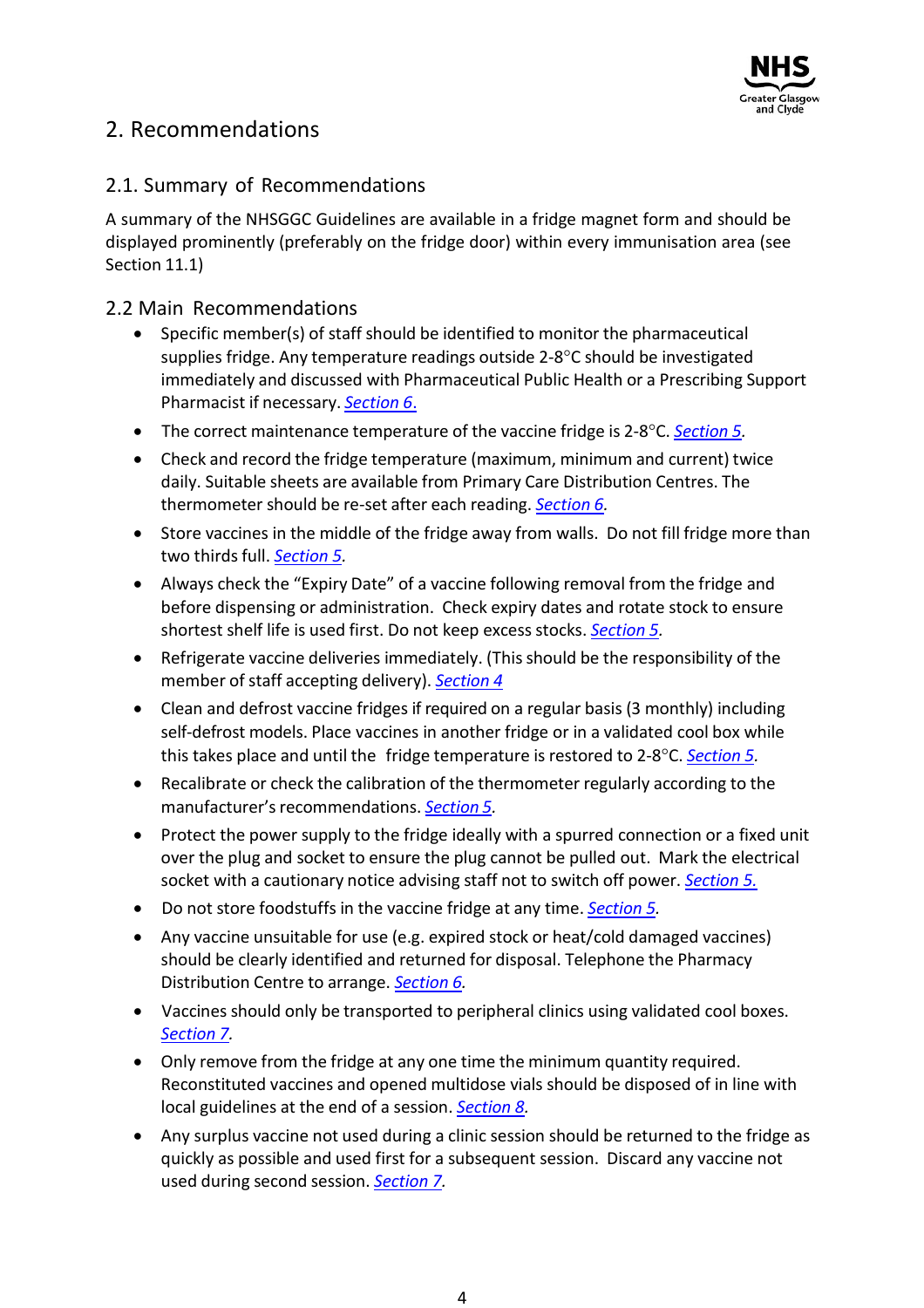# 3. Ordering

### 3.1. Who Supplies Vaccine

Childhood vaccines for use in the Scottish Immunisation Recall System (SIRS), selective immunisation for Hepatitis B for at risk babies and any additional childhood vaccines for ad hoc vaccination clinics should be ordered from the Pharmacy Distribution Centre (PDC) using the pre-prepared order form provided by PPH, please contact 0141 201 4424/4824 or email [Pharmacy Public Health](mailto:Flupandemic@ggc.scot.nhs.uk) if you don't have one.

| Order From                         | Vaccine Type                                                                                                                                         | Order Method                                                                                                  | Contact                                                                                                                   |  |
|------------------------------------|------------------------------------------------------------------------------------------------------------------------------------------------------|---------------------------------------------------------------------------------------------------------------|---------------------------------------------------------------------------------------------------------------------------|--|
| Pharmacy<br>Distribution<br>Centre | <b>Childhood Vaccines</b><br>(Baby, Pre-School<br>and missed School<br>Programme)<br>National<br>Immunisation<br>Programme<br>(e.g. Zostavax)        | Vaccine Order<br>Form.<br>Each practice or<br>community clinic<br>has an<br>individualised<br>electronic copy | <b>Pharmacy Distribution</b><br>Centre, Dava Street,<br>Moorpark Central, Govan,<br>Glasgow, G51 2JA<br>Tel 0141 347 8981 |  |
|                                    | Flu vaccine for <18<br>years old (IM and<br>intra nasal)                                                                                             | (Appendix 1)                                                                                                  |                                                                                                                           |  |
| Movianto                           | Seasonal variations<br>apply to influenza<br>vaccine ordering<br>arrangements <sup>1</sup>                                                           | Web based<br>ordering system<br>Each practice<br>and site has<br>individual sign<br>on details                | Phone: 01234 48632<br>Email:<br>flu.scotland@movianto.com                                                                 |  |
| Local<br>Community<br>Pharmacy     | <b>Travel Vaccines</b><br>and Adult Booster<br>Vaccines (e.g.<br>Revaxis)<br>PPV23 for patients<br>with underlying<br>health conditions <sup>2</sup> | Individual<br>Prescriptions<br>(GP10)                                                                         | n/a                                                                                                                       |  |

The table below highlights information for different vaccines.

- 1. Arrangementsfor distribution of seasonal flu vaccine particularly for Fluenz and injectable vaccine for children may vary from season to season. Clinics and practices will be updated on an annual basis.
- 2. Pneumococcal Polysaccharide Vaccine (PPV23) is provided to individuals who have underlying health conditions and those 65 years and older. Vaccine for the 65 years and older cohort is sourced nationally and will be supplied on contract.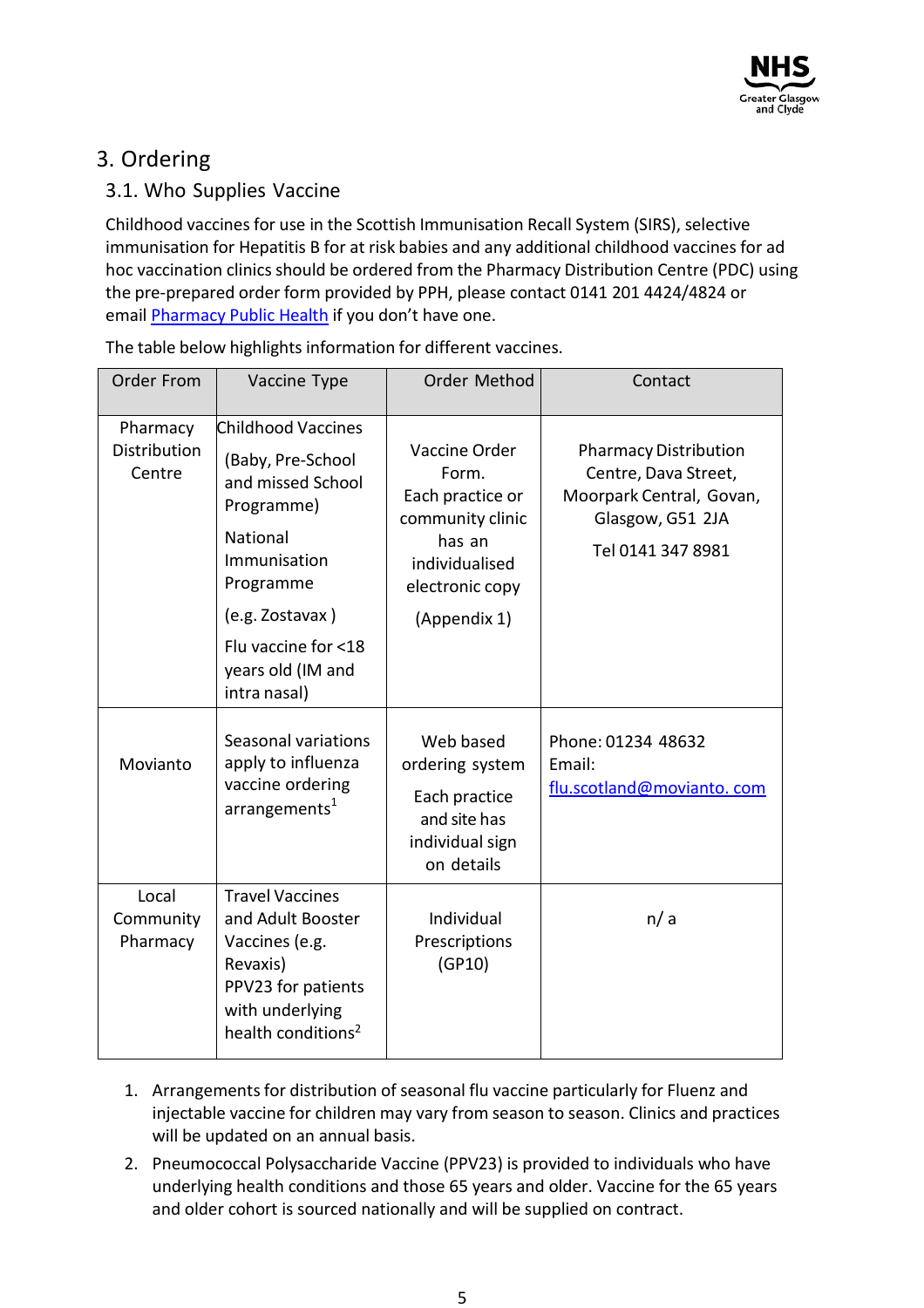

### 3.2. How to Order

#### **Order form**

GP practices and community clinics should order vaccines for both scheduled and ad hoc clinics using their designated pre-prepared vaccine order form. There is space on the form to write the name of any vaccine not listed. Clinics may obtain a copy of their pre- prepared form by email from Pharmacy Public Health (or Telephone 0141 201 4424/4824).

#### **Calculating the order quantity**

Community clinics and GP practices calculate order quantities required and enter on form. When placing orders for vaccines from the Pharmacy Distribution Centre (PDC), ensure that:

- The pre-prepared order form with practice/clinic details is used and that all details are completed.
- The order form is signed before scanning and emailing to [vaccines@ggc.scot.nhs.uk.](mailto:vaccines@ggc.scot.nhs.uk) (If a scanner is not available the unsigned order may be emailed to the PDC from the approved NHS email address e.g. @nhs.net or @ggc.scot.nhs.uk of a suitably qualified member of staff).
- The date of the clinic is added to the subject line of the e-mail.
- Arrangements for large clinics (or unscheduled/ ad hoc catch-up) should be discussed with the Pharmacy Distribution Centre prior to making appointments to ensure sufficient vaccine can be made available for the required date.
- Care is taken in counting the vaccines, especially as certain vaccines e.g. Fluenz Tetra<sup>®</sup> and Prevenar 13® are packaged in multiple quantities e.g. packs of 10. So 1 pack of ten Prevenar 13® should be recorded as 10 vaccines on the order form.

#### **Monitoring stock**

Vaccine stocks must be monitored to avoid over-ordering or stockpiling, ideally by a designated person. GP practices and community clinics should have no more than two to four weeks' supply of vaccines at any time.

#### **Delivery**

To guarantee delivery, a vaccine order must be with the PDC 48 hours before the expected delivery day. If a practice/clinic misses this deadline but needsthe vaccine before the following scheduled delivery day, they should contact the PDC to arrange an alternative. This may for example involve someone from the practice/clinic uplifting the vaccine. Queries regarding individual orders should be made to the PDC vaccine section which is open from 8am to 4pm Monday to Friday. The best way to contact the PDC vaccine section is to email [vaccines@ggc.scot.nhs.uk](mailto:vaccines@ggc.scot.nhs.uk) alternatively tel. 0141 347 8981. (The PDC general customer service section is available from 9am to 5pm Monday to Friday tel. 0141 347 8974).

The Pharmacy Distribution Centre has different delivery times for vaccines depending upon a surgeries' geographical position. Vaccine orders should be placed with this in mind. The table below illustrates the schedule.

Pharmacy Distribution Centre Delivery Schedule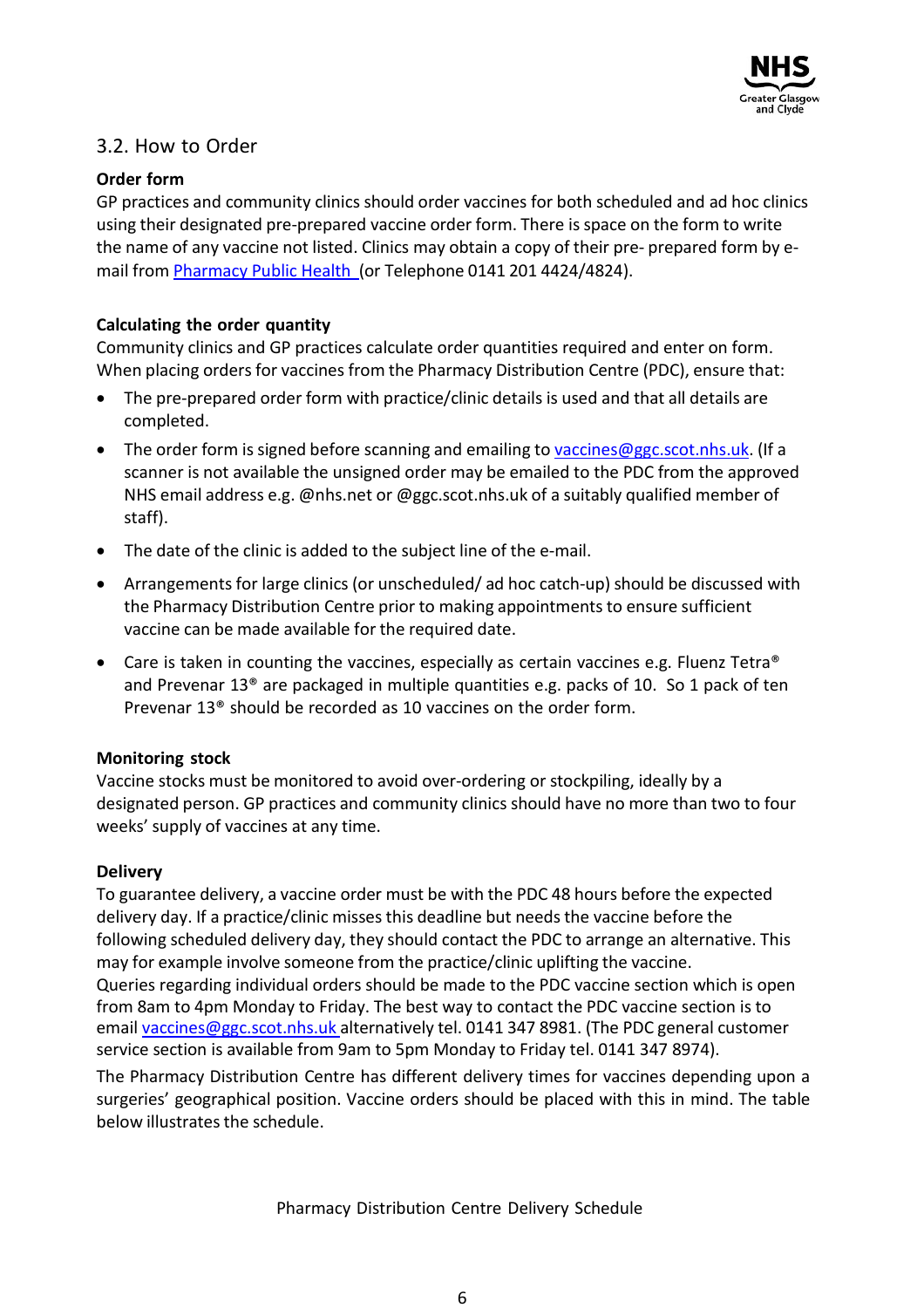

| Glasgow Practices/Clinics                                             | Routine<br>Delivery Day       | Vaccine requisition must<br>be submitted by |
|-----------------------------------------------------------------------|-------------------------------|---------------------------------------------|
| South West and Dunbartonshire                                         | Monday                        | Thursday 12 noon                            |
| East                                                                  | Tuesday                       | Friday 12 noon                              |
| West                                                                  | Wednesday                     | Monday 12 noon                              |
| South East and Inverclyde<br>direct deliveries                        | Thursday                      | Tuesday 12 noon                             |
| North                                                                 | Friday                        | Wednesday 12 noon                           |
| Renfrewshire                                                          |                               |                                             |
| Dispatched from PDC on Monday to<br>RAH for onward delivery           | Tuesday pm or<br>Wednesday am | Friday 12 noon                              |
| Inverclyde                                                            |                               |                                             |
| Dispatched from PDC on Wednesday to<br><b>IRH</b> for onward delivery | Thursday                      | Monday 12 noon                              |

### 4. Receipt

All staff likely to take receipt of deliveries should:

- Understand that vaccines must be placed in the vaccines fridge(s) IMMEDIATELY upon delivery.
- Know where the keys for vaccine fridges are kept and have access to them to prevent delay in vaccines being stored at the appropriate temperature.
- Be aware of usual vaccine delivery days and any expected ad hoc deliveries

It is good practice to check the received vaccines against the order for discrepancies and for leakage or damage before signing for them and to record the fridge temperature after a vaccine delivery has been placed in the fridge and again 30 minutes later (See Section 5.2. for stock rotation and temperature monitoring advice).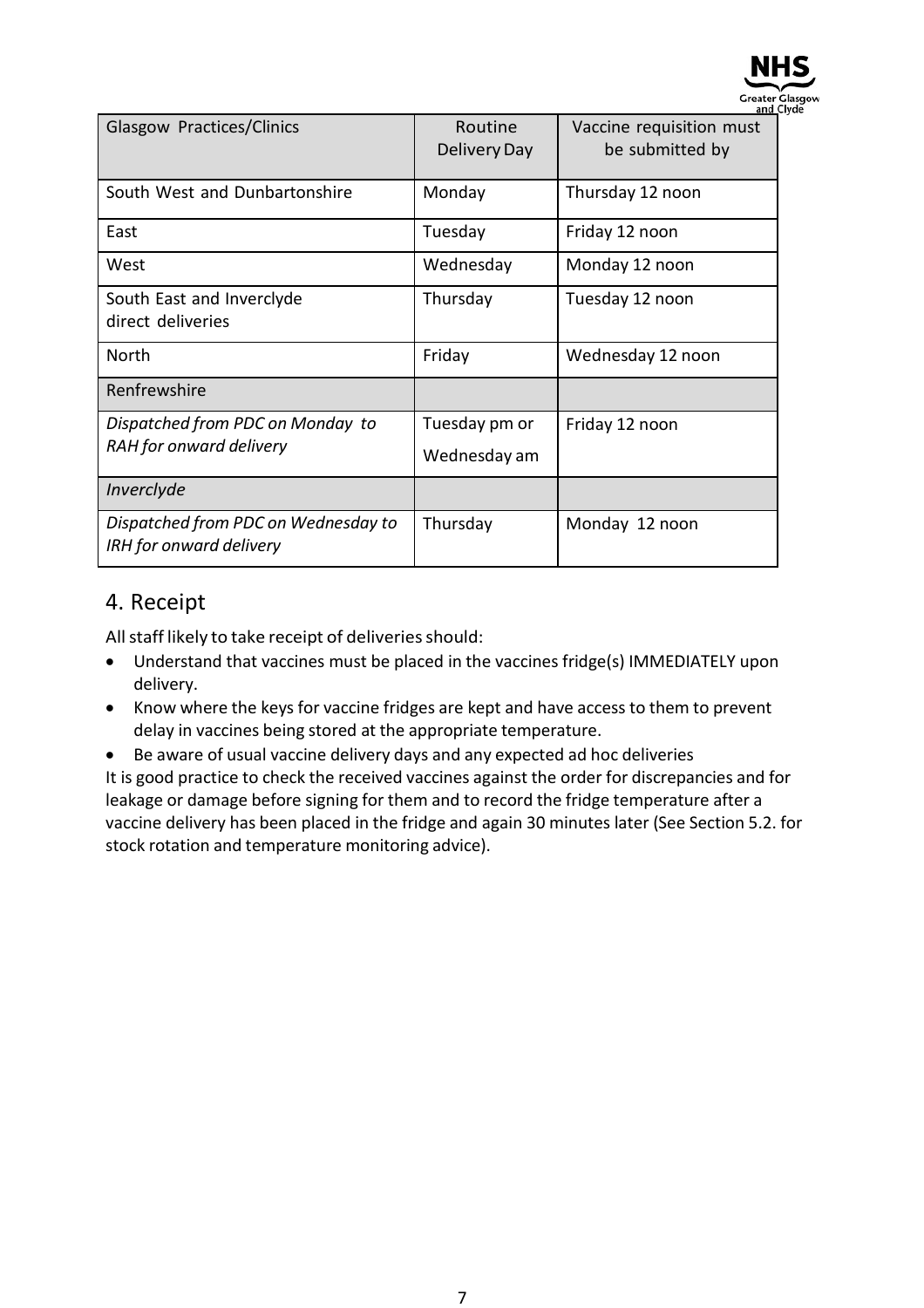

# 5. Storage and Equipment

#### 5.1. Storage

#### **Correct Temperatures**

Vaccines should be stored in the original packaging at +2°C to +8°C and protected from light, as exposure to ultraviolet light may cause loss of potency. Repeated warming and cooling of vaccines may also result in reduced potency.

It is generally recommended that vaccine fridges should be maintained as close as possible to 5°C, as this gives a safety margin of +/- 3°C.

#### **Too warm**

Heat speeds up the decline in potency of most vaccines and reduces their shelf life. Therefore, the effectiveness of the vaccine cannot be guaranteed unless it has been stored at the correct temperature.

It's important that the fridge is not overfilled. This can restrict the circulation of air causing some parts of the fridge to become warmer than others. It can also result in vaccines being pushed against cooling plates in the back or sides of the fridge.

So it's recommended that the fridge is only partially filled (around 50%) and even at maximum stock level is not more than two thirds(66%) filled to allow circulation of air and achieve the correct temperature gradients.

Some pharmaceutical fridges have wire baskets on feet situated on the floor of the fridge in which vaccine may be stored. Otherwise, vaccines should not be stored directly on the floor of the fridge or in 'salad drawers' with a lid as this can restrict airflow circulation and cause temperature variations.

Vaccines should not be stored in a fridge door as they will be exposed to the full ambient room temperature every time the door is opened. Pharmaceutical fridges will not have door storage built in for this reason.

#### **Too cold**

Vaccines must not be kept at temperatures below 0°C. Freezing may cause increased reactogenicity and loss of potency for some vaccines.

Moreover it can cause hairline cracks in the container, invisible to the naked eye, which could lead to contamination of the contents. So it's important that vaccines are not stored close to any freezing/cooling component in the fridge (usually the back wall)

#### Non-pharmaceutical items

Food, drink and clinical specimens must never be stored in the same fridge as vaccines. This might cause the door to be opened frequently for access, resulting in a raised temperature.

#### Use of temperature recording charts

Review temperature records at the end of the month. 'Sense check' them, for example if the temperatures are showing no variation this may indicate that the thermometer is not being reset or are there any unexplained wide variations in temperature. Any temperature deviances should have a clear explanation in the comments section and the additional temperature recordings taken should be recorded on the sheet

Temperature recording charts are available to order from Primary Care Distribution centres. Further advice about their use is in Section 11.1.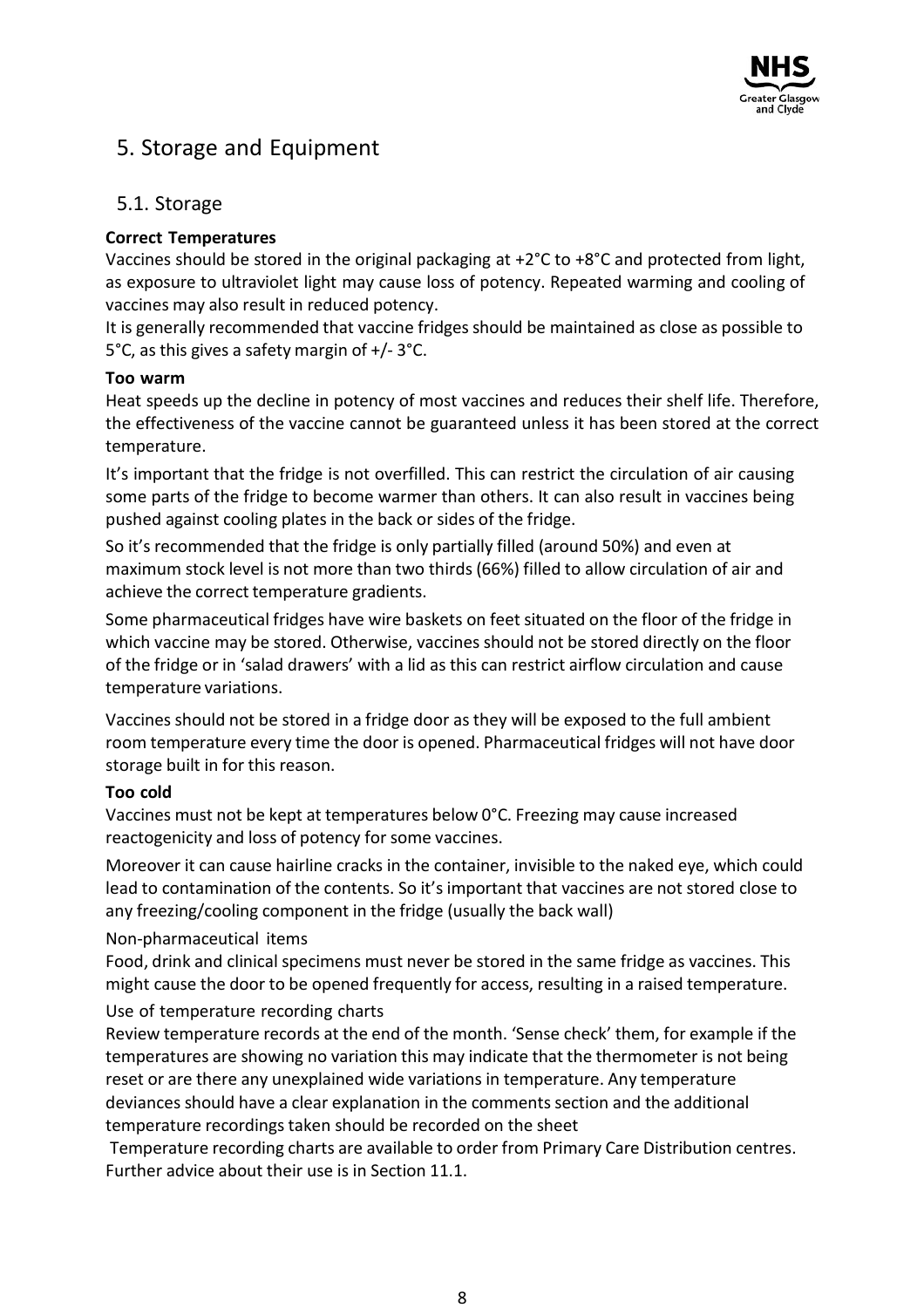

### 5.2. Stock Management and Rotation of Stock

#### **On receipt**

Shortly after receipt, all deliveries and existing stock should be routinely date checked and rotated within the fridge to ensure that those vaccines with the earliest expiry date are at the front and used first. Ideally, any vaccines with a short shelf life should be marked "use first". It is good practice to have this process as part of written procedures. Checking batch numbers

Take care when recording batch numbers. Where vaccines are presented as two components the batch number printed on the outer package of vaccines is the number which should be recorded. This number incorporates details of all components of the final reconstituted vaccine. For example, Priorix®, manufactured by Glaxo Smith Kline, has one batch number which includes C (representing the combined product) while the component freeze-dried vaccine component has a batch number containing the letter F and diluent containing the letter D.

#### **Checking expiry dates**

Companies differ in the format they use for expiry dates. Care should be taken when checking expiry dates, note the following very different examples.



Expiry would be 31/10/2007 Expiry would be 30/9/2007 Expiry would be 30/9/2007

#### **Annotating the temperature chart**

The temperature of the fridge should be recorded on the temperature monitoring chart and an appropriate note made next to these readings when:

- a new delivery has been placed in the fridge
- expiry dates have been checked and stock rotated
- stock has been counted for ordering
- any other reason involving the fridge door being open longer than usual

This will explain any transient elevated temperatures when the chart undergoes a monthly 'sense' check.

The temperature should be checked and recorded again 30 minutes after any of the above activities to ensure that the running temperature is satisfactory.

Care should be taken to ensure that the thermometer is reset on each occasion to prevent the persistence of elevated readings which may subsequently reduce confidence in the storage history of the vaccines.

### **Dealing with out of date stock**

Any out of date stock should be labelled clearly, removed from the fridge and returned for destruction as soon as possible according to local procedure (See Section 8. Disposal).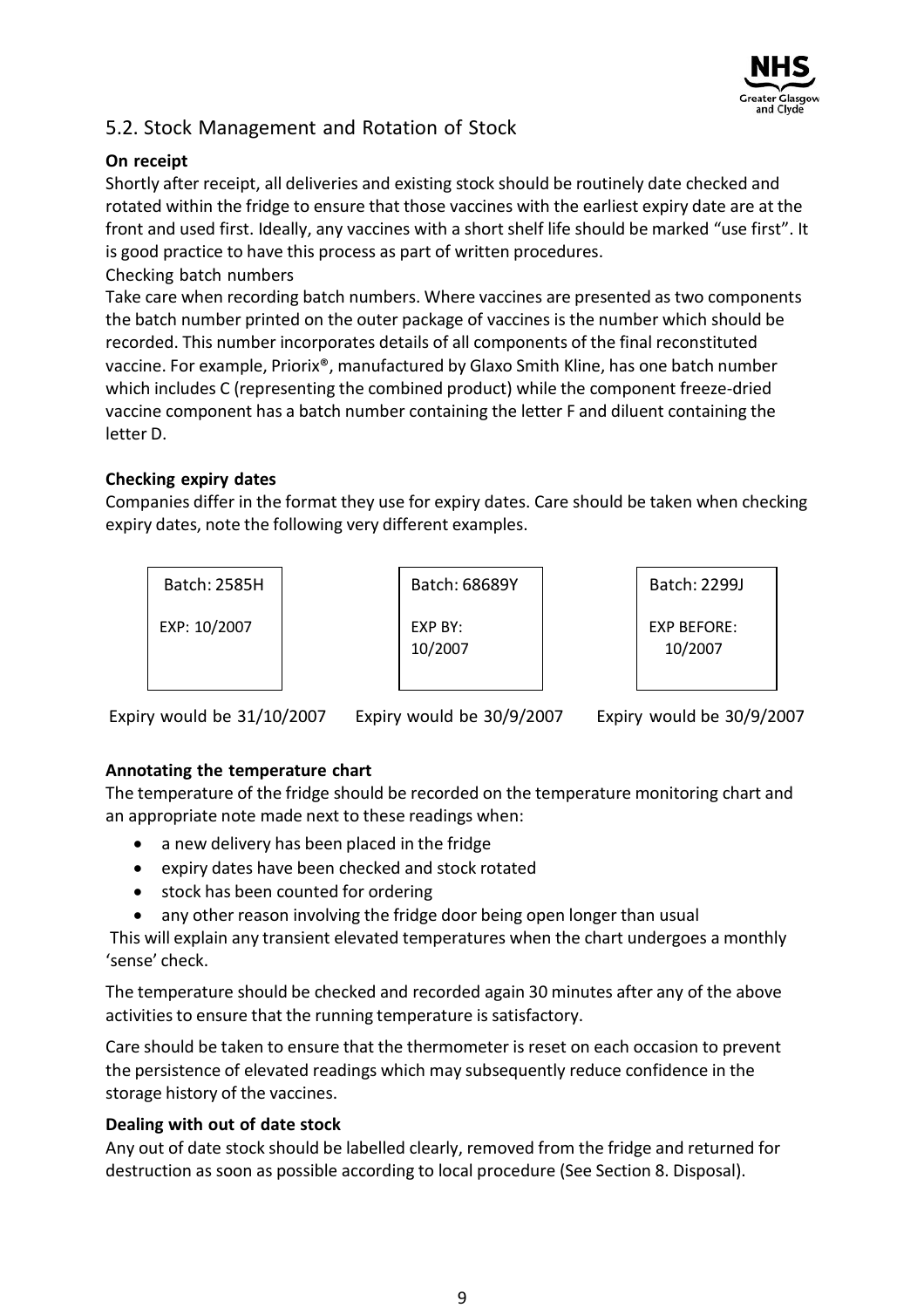

### 5.3. Fridge Use and Specifications

#### **Fridge Specifications**

Specialised fridges are available for the storage of pharmaceutical products and must be used for vaccines and diluents. Ordinary domestic fridges must not be used since they are not designed to maintain the rigorous temperature range and internal cabinet temperature gradients required for storage of vaccines.

The following features are considered essential when purchasing a pharmaceutical fridge for storage of vaccines:

- Operational temperature +2°C to +8°C
- Forced air cooling interior fan for temperature stability and rapid temperature recovery after door openings.
- Door lock
- CFC, HCFC and Ammonia free
- Auto-defrost function
- Wire shelves/baskets or shelves capable of allowing air ventilation
- Integral thermometer which has a digital display recording actual and maximum/minimumtemperatures
- Thermometer has an integral high/low temperature alarm (audio/visual) and operates independently from the mains electric supply

Where a practice/clinic has a fridge which does not have the essential features listed above, a replacement should be considered, unless the missing specifications can be addressed by an alteration to the equipment or environment e.g. if fridge is not lockable it should be kept in a lockable room, or if a fridge does not have an integral thermometer, a recommended standalone digital thermometer could be purchased.

#### **Age of Fridge**

Where a fridge is over 5 years old, it should be considered for replacement. Fridges are likely to operate satisfactorily for at least 5 years. Beyond this age the fridge function may deteriorate e.g. door seals can harden and crack, leaking cold air. Daily temperature monitoring and routine maintenance should be used to ensure ongoing satisfactory performance.

#### **Manufacturers and Fridge Purchase Guidance**

There are a number of manufacturers of fridges such as Lec®, Labcold®, Swan® and Sanyo®, or thermometers such as Fisher Price (Healthcare Logistics US). There is a list of manufacturers and suppliers with contact details and an approximate dimension and price list in Section 11.2.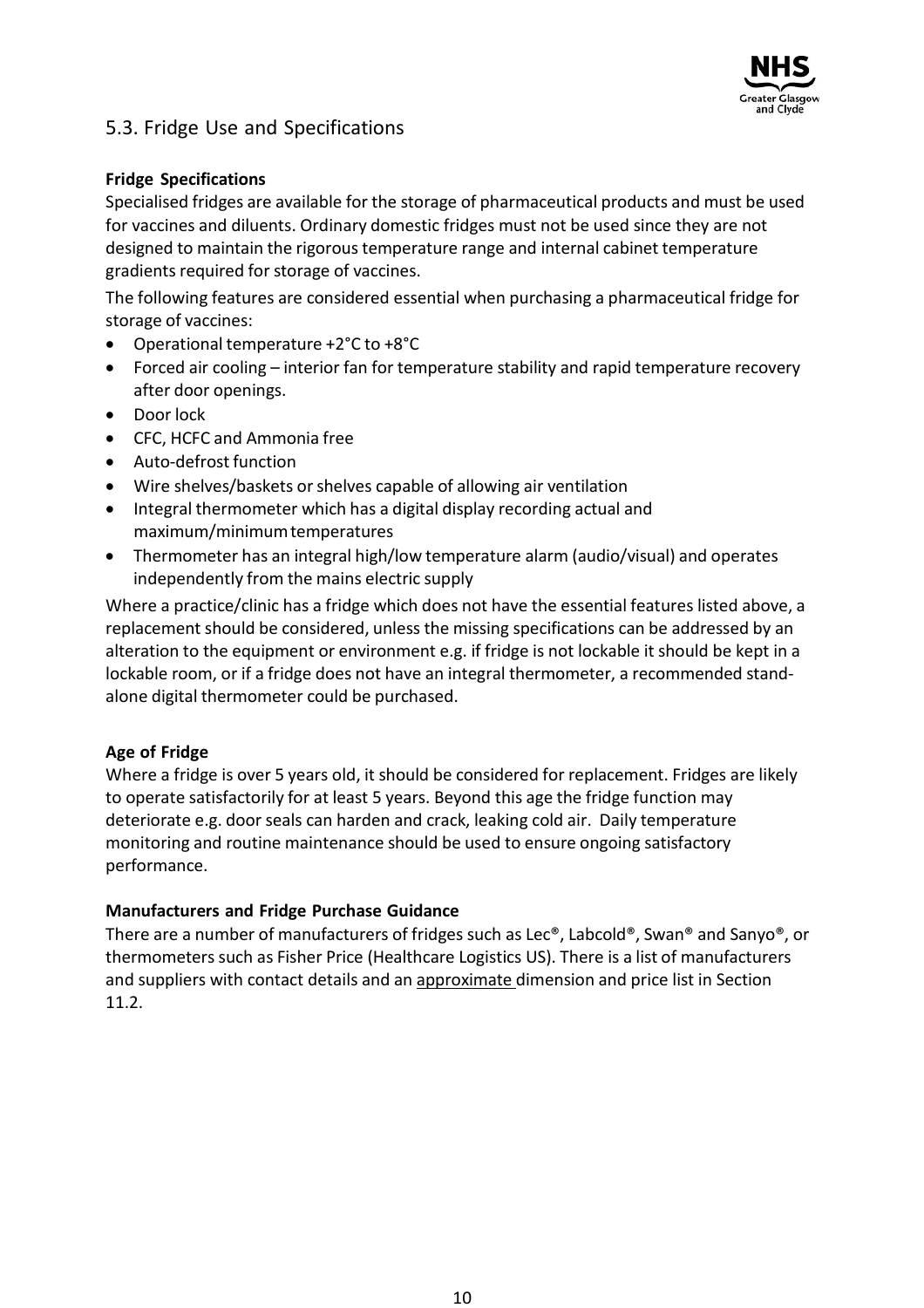

#### **Installing a new fridge or moving a fridge**

When a new fridge is installed, refer to the manufacturer's guidelines before switching the appliance on. If the oil in the fridge compressor has been displaced in a move and has not settled back, the fridge motor may become damaged.

Generally after relocating a fridge, if it hasn't been tilted or placed on its side it may be turned on immediately. If it has been significantly disturbed or there is any dubiety it should be allowed to settle for 24 hours.

In either instance, the fridge temperature should be allowed to stabilise before it is used to store vaccines. The time for this may vary according to the make of the fridge and ambient temperatures. Best practice would suggest a period of 48 hours for installation of a new fridge but an existing fridge may be used after a minor relocation as soon the temperature is in the 2-8°C range.

A note should be made in the temperature log book of the date a new fridge is used for the first time or the date an existing fridge is relocated or recommissioned.

#### **Fridge Location/ Environment**

Ideally a switchless electrical (spurred) supply should be installed to a fridge.

If this is not possible sockets for fridges should be fitted with a cover. Details of socket covers are given in section 11.2.

At the very least a fridge plug should be marked with a cautionary notice advising staff not to switch off power.

Generally, a fridge should not be situated near a radiator or any other heat source (including direct sunlight) and positioned to ensure adequate ventilation e.g. adequate space for air circulation between the compressor and the wall. It should be kept in a well ventilated room with no extremes of temperature (<16°c or > 32°c and ideally at 20-24°c maximum) to ensure performance at maximum efficiency. The manufacturer's user guide will provide specific information relating to this and should be consulted.

#### **Securing the fridge**

Ideally a pharmaceutical fridge should be lockable as vaccines are prescription only medicines. Locking the fridge ensures that it is properly closed and can maintain the correct temperature. An open door will cause the fridge motor to work harder to maintain the temperature reducing the life of the fridge and potentially posing a fire risk. If a fridge door isn't always locked shut:

- When the door is slammed shut quickly, there is the potential for 'bounce back' resulting in the door being left very slightly ajar. This often happens at the end of the day when health care practitioners are rushing to finish clinics.
- Equipment leads, paperwork and miscellaneous items can fall or be displaced, jamming the fridge door open.
- The door can be accidentally knocked open e.g. by a cleaner's equipment.

Unnecessary vaccine wastage can be prevented by ensuring that all individuals accessing the fridge understand their responsibilities, keep the area around the fridge tidy and most importantly by keeping the fridge locked.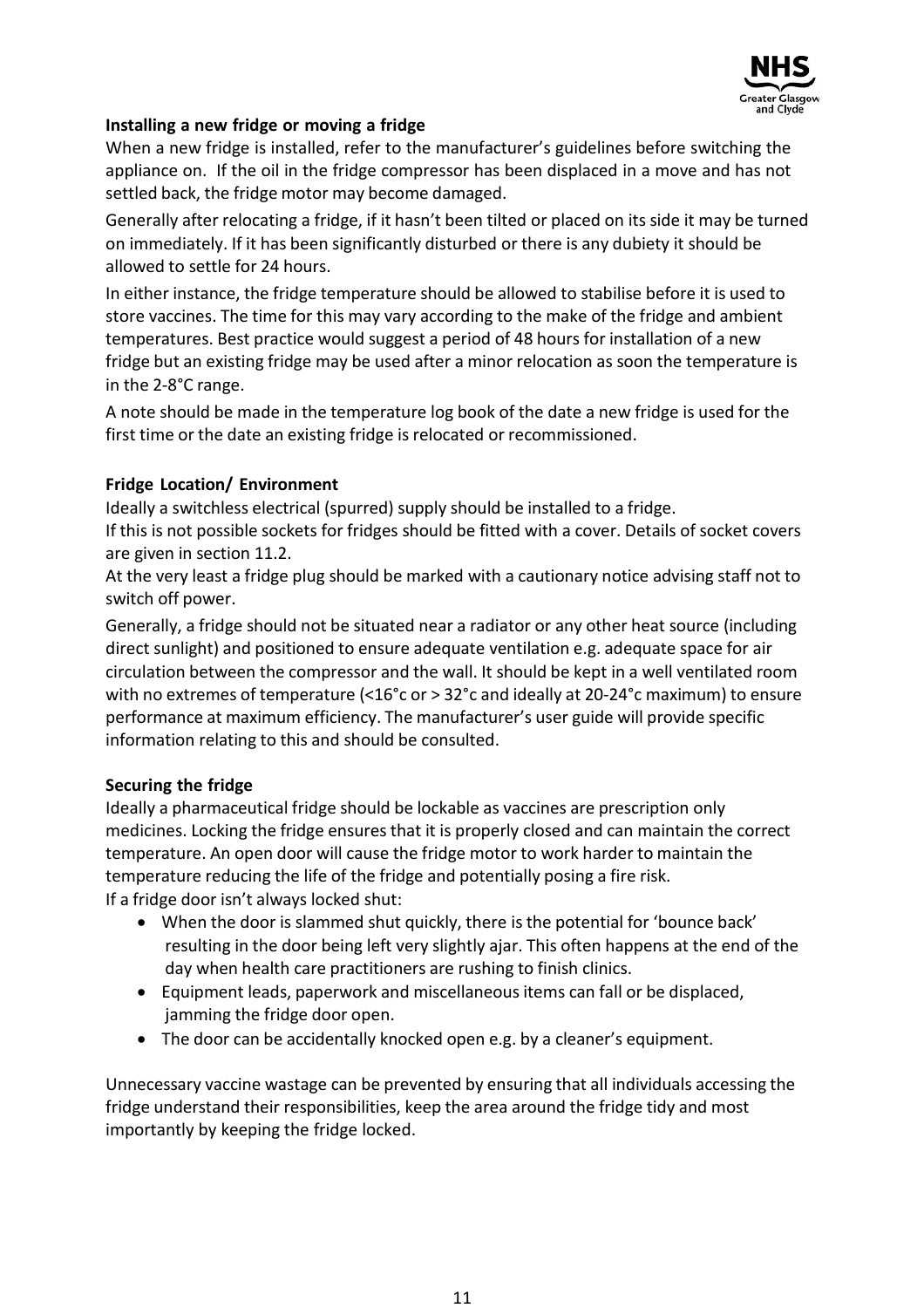

#### **Routine Maintenance**

Routine maintenance should be carried out by practice/clinic staff. The manufacturer's user guide for the fridge will provide specific information on this and should be consulted. Fridges should be cleaned and if necessary defrosted at least quarterly. Even self-defrost models may demonstrate icing, or a build-up of ice, particularly in warm humid conditions, see below. If this occurs regularly for no obvious reason then a fridge service should be considered.

When a fridge is to be cleaned /defrosted observe the following:

- Ensure that vaccine stock levels are at a minimum
- Remove/transfer the vaccine to another monitored fridge (which is also maintained in accordance with NHSGGC Guidelines)
- Record "vaccine removal/transfer" on both sets of temperature recording sheets (in the comments section)
- Replace the vaccines in the fridge only once it has returned to the correct temperature after cleaning/defrosting
- If an alternative fridge is not available an appropriately prepared validated cool box e.g. Vaccine Porter® may be used
- Clean/defrost the fridge ensuring that:
	- o An appropriate/compatible cleaning agent is used (check manufacturer's instructions but generally a dilute solution of sodium bicarbonate and water or detergent and water for routine cleaning)
	- o The drainage hole for self-defrosting models is wiped well and not blocked.
	- o The door seal is washed to remove all dust/debris and is checked that it is intact and free from any punctures
	- o The door hinges are checked and are dust free
	- o The element at the back of the fridge is regularly dusted and remains dust free

*Note:* There should be no ice build-up in the cabinet of self-defrosting models. This should be investigated if it occurs regularly as it may be an indication that there is moisture in the cabinet and the fridge will not be working at full efficiency.

Causes include:

- The room is too warm or even damp
- The fridge thermostat/temperature is set too low
- Cardboard packaging may have come in contact with the back wall at some point and is wet
- Open Tupperware® style containers are being used and are attracting moisture

#### **Additional/AnnualMaintenance**

All vaccine fridges should have an annual electrical check undertaken as part of the practice/clinics routine approach/contract for checking electrical equipment i.e. Portable Appliance Testing (PAT) inspection.

There are a range of providers who can be contracted to undertake this work, including NHSGGC Medical Physics Department (based at Stobhill Hospital, contact 0141 355 1019). N.B. a PAT inspection may be applied to electrical equipment which is not always portable, doesn't need to be conducted when a new fridge is installed as this is covered by the manufacturer's warranty and is not the same as servicing of the equipment.

Practice/clinics may wish to have regular (e.g. annual) servicing in place, to provide independent reassurance on their fridges' performance.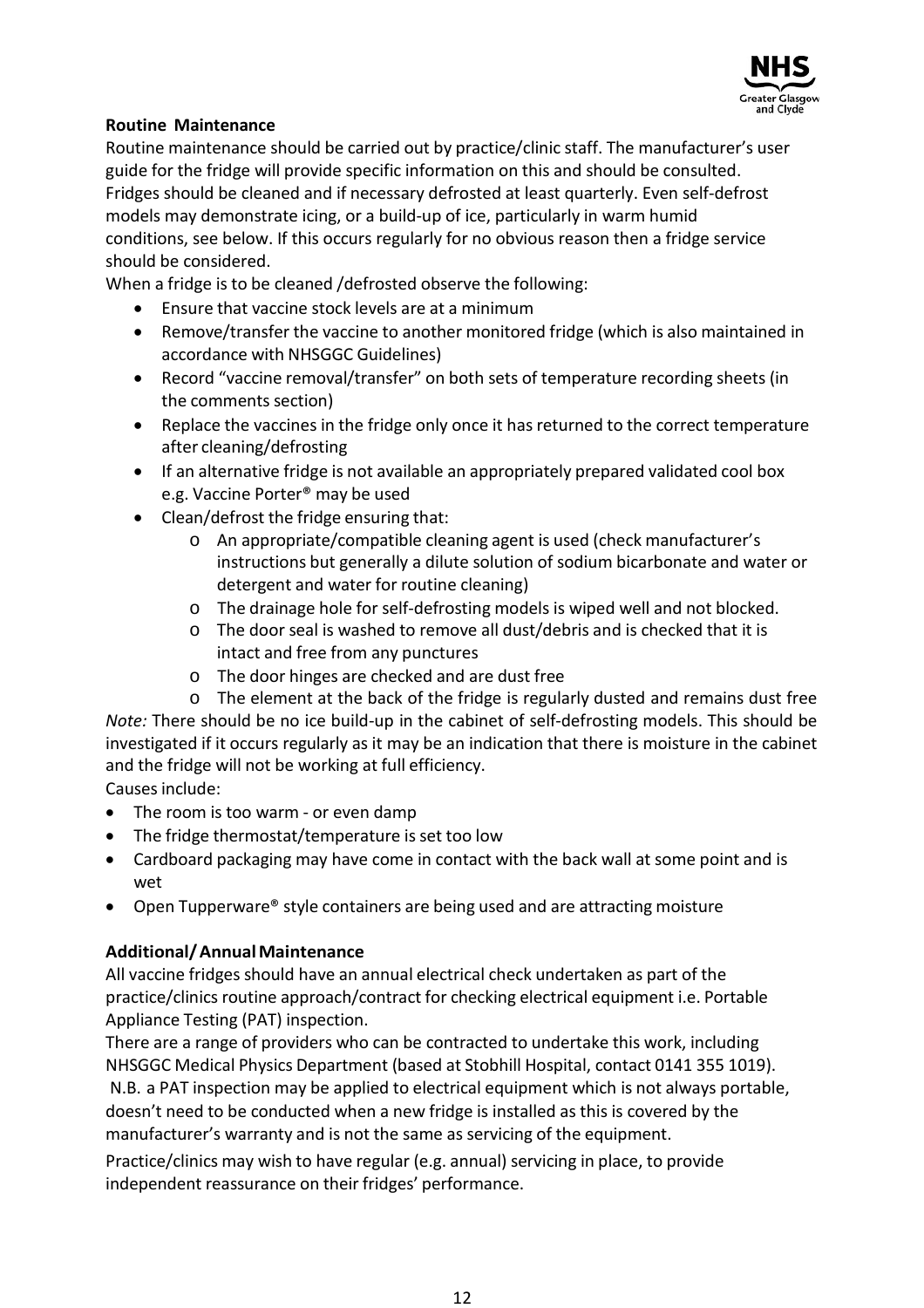

If regular temperature monitoring, in-house maintenance and annual audit are being carried out in accordance with NHSGGC guidelines, specialist annual servicing by a contractor may not be necessary i.e.

- Temperature monitoring is carried out in accordance with NHSGGC Guidelines
- Temperature charts are reviewed on a monthly basis to determine that temperature 'drift' (a widening range of maximum minimum temperatures and steadily increasing or decreasing mean temperatures) is not occurring

*However have a service carried out*

- If it appears that 'drift' is occurring to determine whether the fridge is working within desired parameters
- The fridge is more than ten years old
- Where the fridge temperatures appear to be fluctuating or the fridge is operating outside of the 2-8°C range with no clear and fixable explanation

Servicing of fridges can be arranged via contractors such as McMillan refrigeration, [www.mcmillanrefrigeration.co.uk.](http://www.mcmillanrefrigeration.co.uk/) Tel: 0845 293 0823, E-mail [sales@mcmillanrefrigeration.co.uk](mailto:sales@mcmillanrefrigeration.co.uk) or Bellfrost Tel: 01698 834344.

#### **Disposal of old equipment**

Old fridges must be disposed of appropriately. When supplying a new fridge, manufacturers must (by law) provide the opportunity for the old equipment to be picked up and disposed of. A small cost may be applied for the service or may be free of charge for some manufacturers/suppliersif the new fridge is replacing one of their own models.

#### 5.4. Thermometer Specifications

Digital thermometers or temperature monitoring devices are recommended to record the minimum, maximum and actual temperatures, since these are more reliable. This is often the type of device used as an integral thermometer in modern pharmaceutical fridges. Where a digital thermometer is not fitted as integral to the fridge, or if a practice/clinic is using a manual thermometer, a stand-alone digital thermometer should be purchased and situated centrally within the cabinet, in the middle of stored vaccines.

#### **Type of stand-alone thermometer**

A digital thermometer with a min/max reading which has an inbuilt alarm (such as the 'Traceable Memory Monitoring Thermometer 17988') is a good choice. Such a device will record the time that the alarm is triggered, providing a useful audit trail for breaks in the cold chain. The thermometer typically has a probe that is sealed in a small bottle of non-toxic glycol solution simulating a vial of vaccine. This provides a more accurate reading reflecting the temperature of stored vaccine rather than the air temperature of the Fridge. See Section 11.2. for details of thermometer manufacturers and suppliers.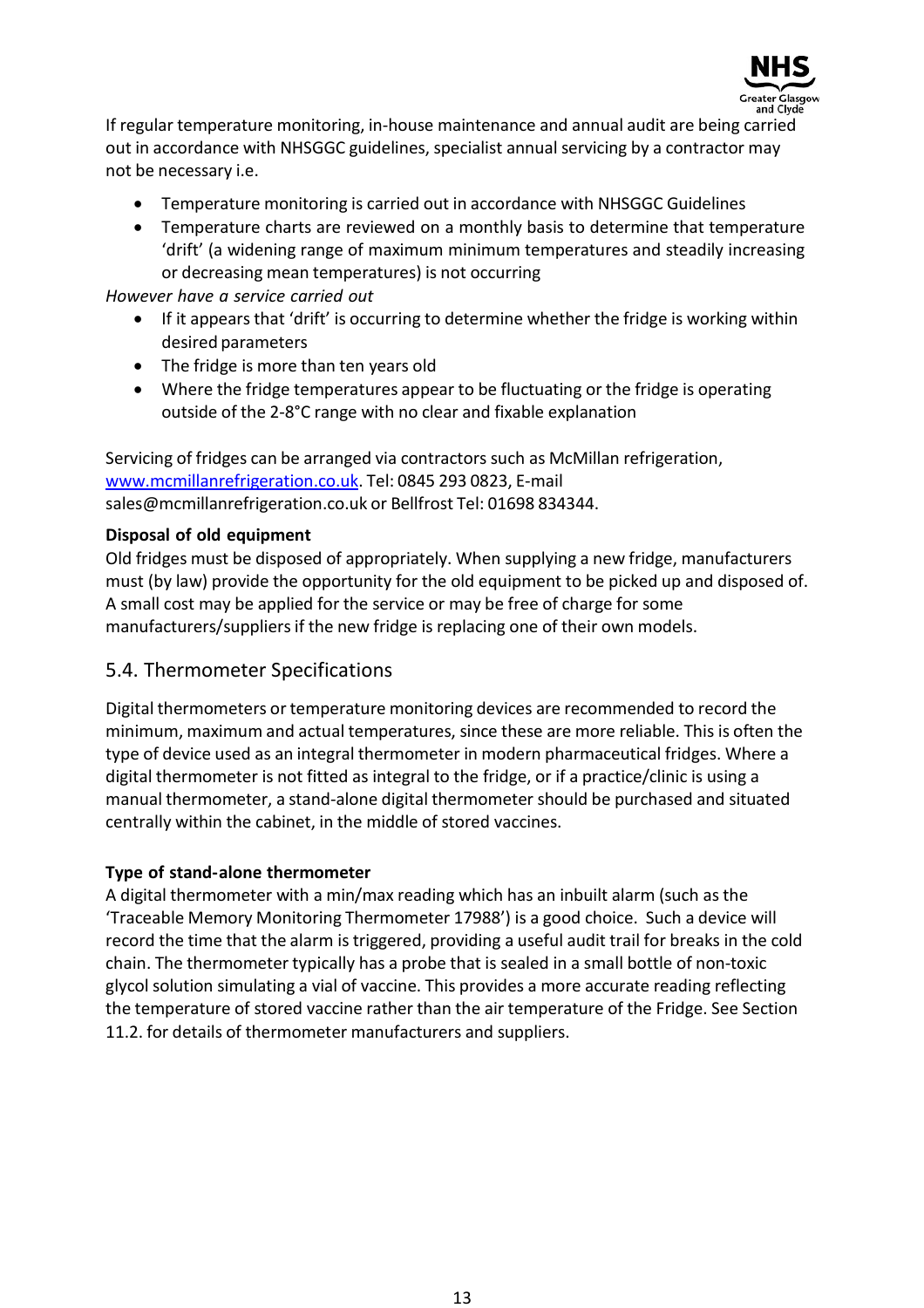

#### **Air versus simulated vaccine temperature**

Devices which only measure air temperature will respond immediately to any rise in the fridge air temperature. So even if the fridge air temperature is increased for a few seconds e.g. the door is opened briefly, a maximum temperature of  $\mathtt{>8}^0\mathtt{C}$  may be recorded which will remain until the next time the thermometer is re-set. However, it is likely that this will not reflect the actual temperature history of the stored vaccines because the actual temperature of a vial of vaccine will not change as quickly as air temperature. So devices simulating vaccine temperature provide a more accurate reading of the actual vaccine temperature and provide greater assurance of the actual maximum and minimum temperature of the vaccine.

#### **Thermometer Use and Resetting**

Maximum and minimum temperatures recorded will remain until the next time the thermometer is reset. It is important that they are reset after every reading.

Guidance on the use of the type of digital thermometer suggested above is included in section 11.2. For guidance on the use and resetting of all other thermometers, please refer to the manufacturer'sinstructions.

#### **Thermometer Calibration**

Recalibration of temperature monitoring equipment by an appropriate contractor in accordance with manufacturer's recommendations can be expensive. In many instances it's probably cheaper to replace a stand-alone thermometer or logging device with a new model.

It is acceptable to verify the calibration of the thermometer. This may be done simply by comparing the temperatures registered by the thermometer with a logging device or ideally as part of a 'temperature mapping' exercise (see Section 5.3.) Verification of the calibration of the thermometer should be undertaken annually. Contact Pharmacy Public Health for further advice Tel. 0141 201 4824/4424.

### 5.5. Logging devices

Temperature "loggers" are available to monitor fridges continuously. Temperature information is downloaded into tailored software to allow preparation of a temperature history graph. They should not be used to monitor the fridge temperature alone as they will usually only measure air temperature rather than the simulated vaccine temperature.

They can be useful as they give an indication of how long a fridge has run out with the approved temperature range but variations between logger and thermometer readings can raise uncertainties around the temperature audit trail

Prices for these vary widely and may require the purchase of software to download and analyse data onto a laptop or PC.

In particular those which monitor simulated vaccine temperature may be very expensive. Contact Pharmacy Public Health for further advice Tel. 0141 201 4824/4424.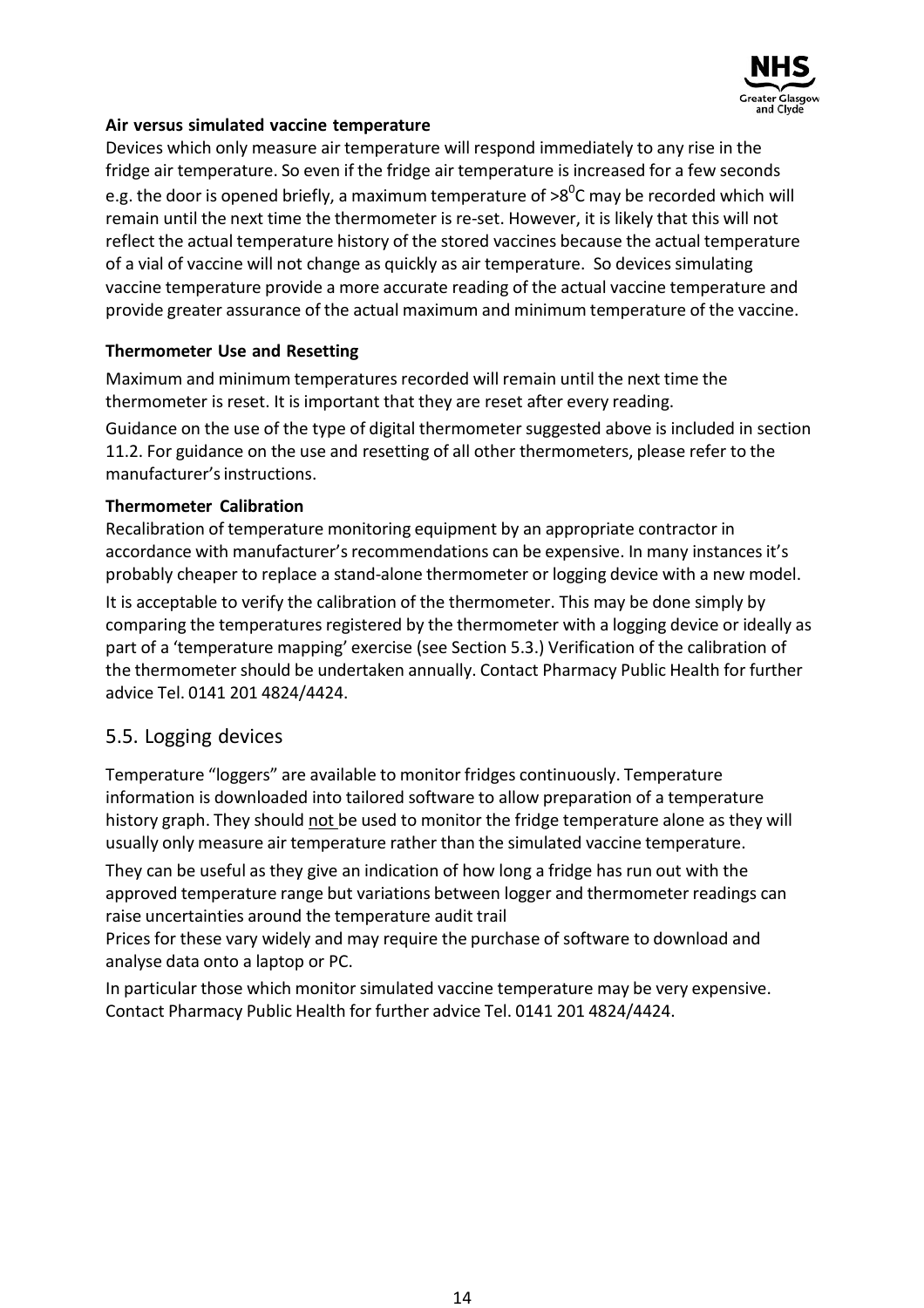

# 6. Temperature Monitoring

As a general principle in line with national guidelines all staff managing vaccines should Observe the '4 Rs':

- Read...fridge temperatures, at least twice daily
- Record...these on an appropriate temperature chart
- Reset…the thermometer every time a reading is recorded
- React...to any temperatures out with recommended range of  $2^0C$  to  $8^0C$

### 6.1. RolesandResponsibilities

As a minimum, designated members of staff should be identified as responsible for monitoring the fridge temperatures every day. There should be clear arrangements with regard to who should deputise in the event of holidays, sickness, absences etc. These staff must be trained to use the equipment and respond to any abnormal readings.

However, it is good practice that all staff e.g. GPs, reception staff and administrative staff complete basic cold chain training (see section 11.4) and know how to respond in the event of an emergency e.g. fridge alarm sounding, protracted power cut.

It should be made clear to all staff involved with immunisation that the existence of designated members of staff to monitor temperatures does not devolve them from responsibility in ensuring that the vaccines they administer have been stored within the correct range of +2 ºC to +8ºC.

### 6.2. Monitoring and Recording Temperatures

Fridge temperature readings (maximum, minimum and current) must be read and recorded at least twice every working day, at the start and near the close of business. Additionally if work has been undertaken in the fridge (e.g. vaccination clinic, stock check, delivery), the temperature should be recorded after this has finished and a note made on the recording sheet of the activity that has taken place (see section 5.2).

A designated person should be responsible for taking these readings. This person should also be trained and confident in using the thermometer and be aware of the actions to be taken if the temperature is out with the recommended 2°C to 8°C range. Records of daily temperature readings should then be reviewed on a monthly basis to check for 'drift' (see below) in temperatures. This may highlight failing equipment or the need to reset thermostats.

Pharmacy Public Health (0141 201 4424/4824) must be contacted if there is doubt about any temperature variations out with acceptable levels and care must be taken to ensure that the thermometer is reset after each reading. This approach provides the most accurate audit trail of vaccine storage temperatures in the event of an incident.

Recording pharmacy fridge temperature readings TWICE daily may not seem to be of much importance at the time, but, when a fridge incident occurs, this information is the deciding factor as to whether a vaccine can safely be used or whether revaccination might be required.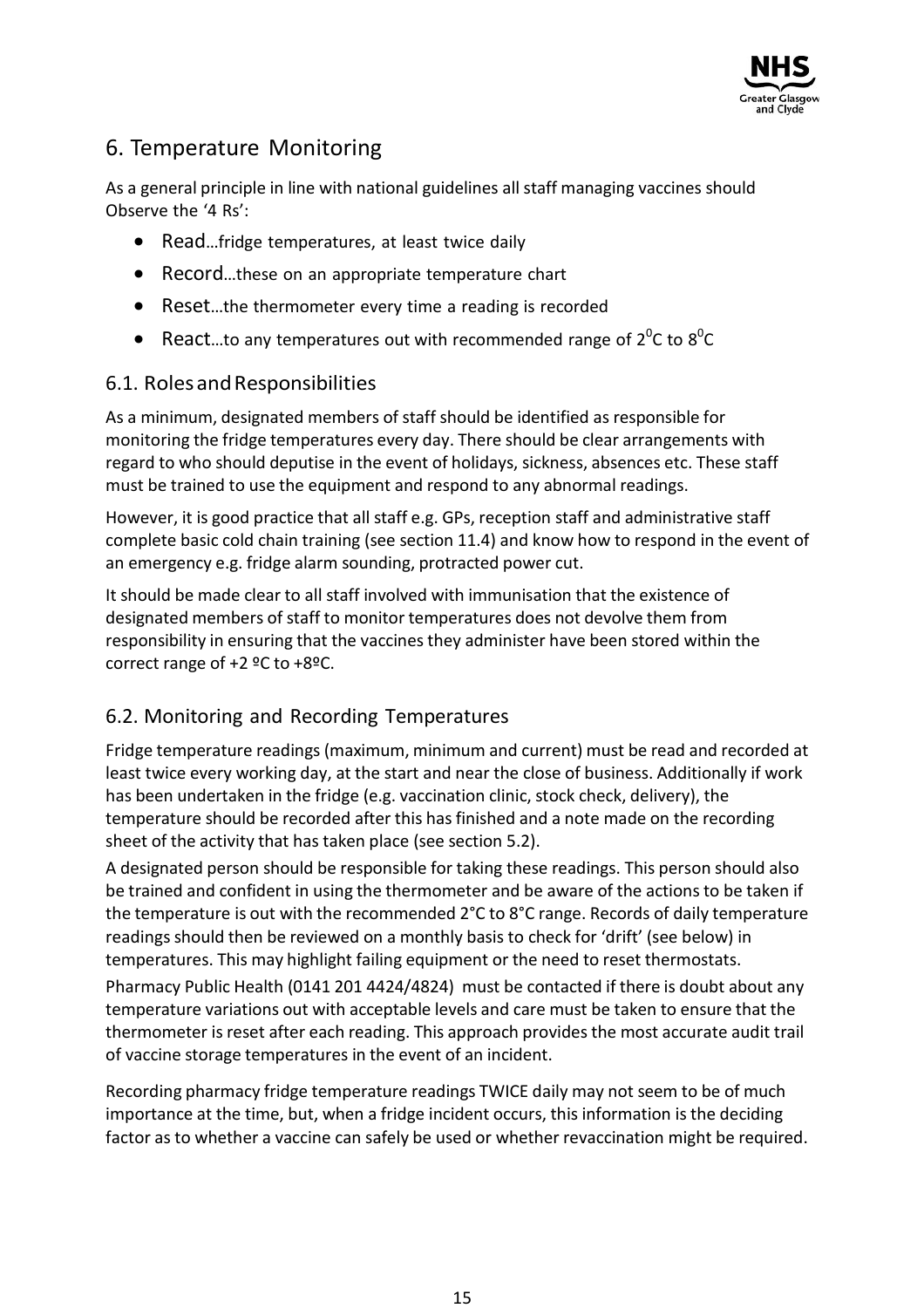

#### **Monthly review of records**

Monthly review of fridge temperature charts should be undertaken. This can highlight temperature 'drift' which may indicate that a fridges temperature control is becoming less reliable or is under stress e.g. increased ambient temperatures. This is important for all fridges but particularly for ageing models.

The temperature chart should be signed after monthly review has been completed to audit compliance. Investigation into the cause of any 'drift' should be undertaken. Contact Pharmacy Public Health for further advice Tel. 0141 201 4824/4424.

Pads of Temperature Recording Sheets are available to order from Primary Care Distribution Centres(see section 11.1.).

#### **Retaining temperature records**

The Scottish Government Records Management NHS Code of Practice states under Pharmacy Records: Quality Assurance 'it isrecommended that fridge temperature records should be retained for the life of any vaccine stored therein with a minimum of a one year retention period'. As a vaccine's shelf life can be up to four years or longer, retaining records for five years will generally enable the full storage history of vaccines to be accounted for.

### 6.3. Resetting the thermometer

It is vital that staff monitoring and recording temperatures understand how to reset maximum and minimum temperatures. If these are not reset, elevated readings which may occur transiently during a clinic or after putting away a delivery, may not be cleared. Refer to manufacturer's instructions carefully. After a successful reset the actual, minimum and maximum temperatures should be the same.

Contact Pharmacy Public Health for advice if in doubt.

### 6.4. Setting Temperature Alarm Parameters

Where a fridge has an integral alarm to alert high and low temperatures it is important to ensure that the appropriate parameters for the alarm are set. It is recommended that the alarm should be set to sound after the temperature has been below +2°C or higher than +8°C for more than 15 minutes.

### 6.5. Action in the Event of Abnormal Temperatures

Abnormal temperatures are those which are out with the recommended vaccine storage range of 2-8°C. If vaccines have been stored out with the recommended temperature range, the cold chain may have been broken and the vaccine may be unsuitable for use.

Action taken in the event of abnormal temperatures, or reasonsfor abnormal temperatures should be clearly recorded on the temperature monitoring sheets e.g. "Delivery Received".

Any temperature out with the recommended range which cannot be attributed to the putting away of an order or vaccine being removed for a clinic, should be dealt with according to the NHSGGC guidance. See Figure 1. 'Management of Fridge Temperature Problemsfor clinic staff' below.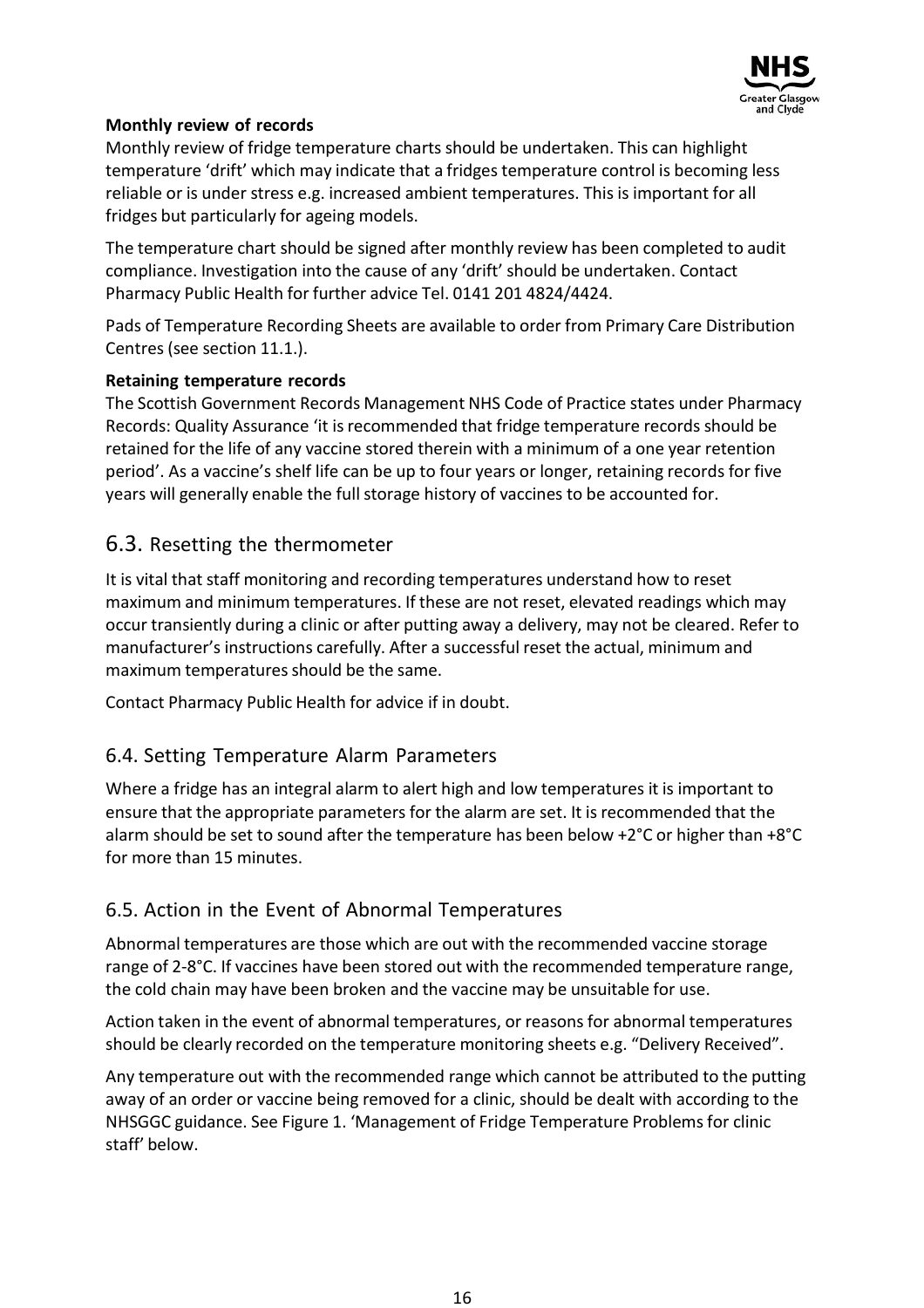



Figure 1

#### Management of Fridge Temperature Problems for Primary Care



N.B. Regular review at end of month should identify any temperature drift, temperature records maintained satisfactorily and explanations provided for any temperature outside 2°C - 8°C.

FURTHER ADVICE AVAILABLE FROM The HSCP Pharmacist, refer to your local directory or Pharmacy Public Health, PH Pharmacist (Health Protection) Telephone: 0141 201 4424 / 4824.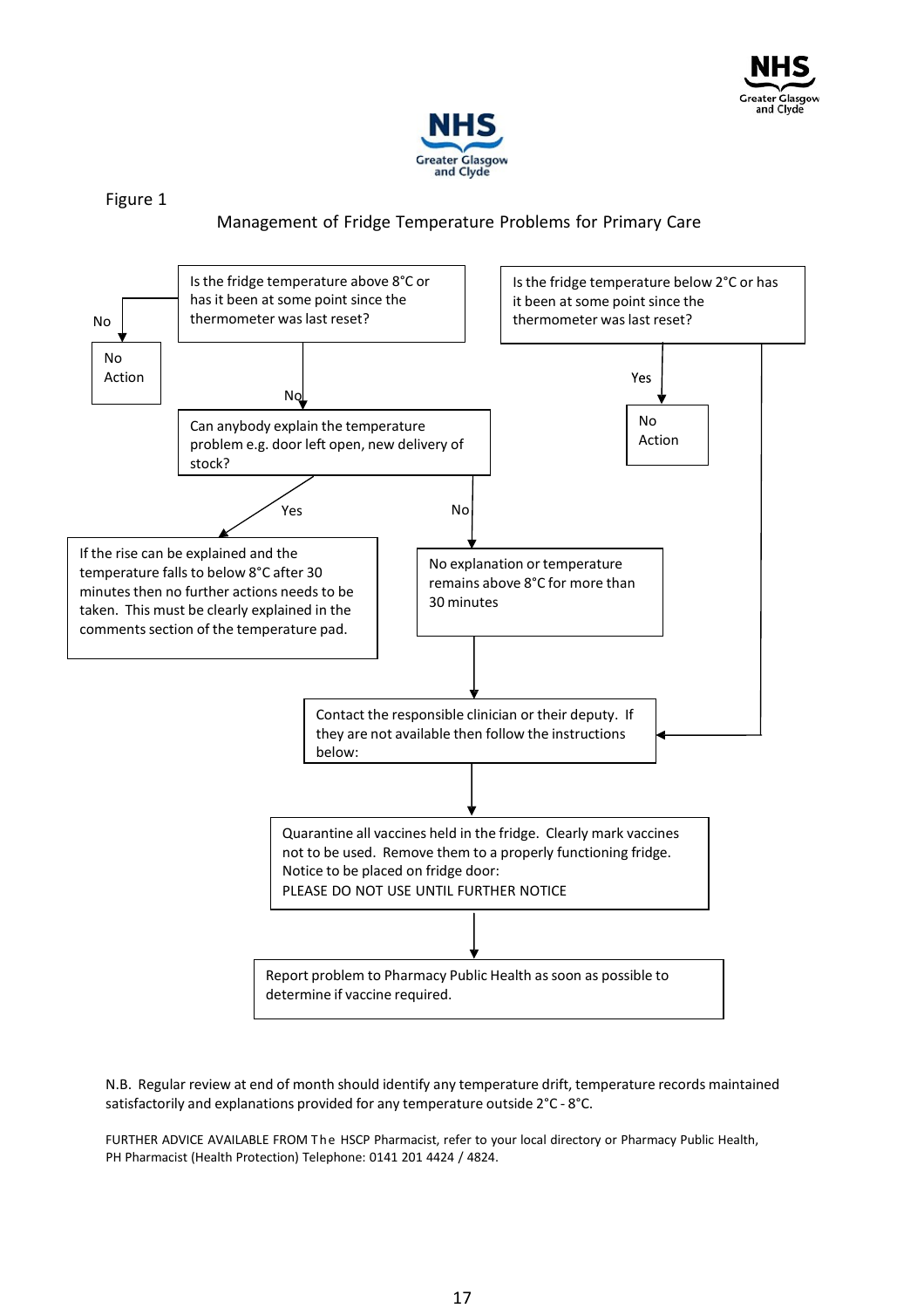

To provide the best possible advice Pharmacy Public Health (PPH) will require details of the incident. They will e-mail a Vaccine Incident Form to the practice/clinic to collect information. A "Vaccine Incident Checklist" is included in Section 11.3 to give a guide to the types of information that will be required.

Once a response is received PPH will follow the NHSGGC Pharmacy Public Health Standard Operating Procedure. See Figure 2. Pharmacy Public Health Risk Assessment of Vaccines.

If the quarantined vaccines are deemed unsuitable for further use, they should be disposed of. See Section 8. Disposal

If the quarantined vaccines are deemed suitable to be used, they should be clearly marked with "Subject to Cold Chain Breach. Use First". If a second exposure occurs, then the vaccine will have to be re-assessed.

#### 6.6. Assessment and Response to Incidents

An incident may be identified in 2 ways:

- When a clinic reports an incident after failure of cold chain storage
- After analysis of audit data undertaken routinely or at the request of PPH.
	- o Analysis of temperature record chartsfor adequacy of recordings, temperature drift and explanation for any >8°C temperatures recorded e.g. constant minimum and maximum readings may indicate that thermometer is not being re-set or temperature may have increased temporarily as the result of a stock check but this has not been recorded.
	- o Analysis of temperature logger results in comparison to fridge thermometer recordings and temperature 'swing' which might indicate failing fridge performance.
	- o Responses to reported self-audit data.

The process to be followed for all incidents is;

GP practice/community clinic responsible clinician or their deputy contacts PPH to report the incident and arrange new vaccine supply if required see Figure 1.

PPH will provide advice depending on the scale of the incident see Figure 2. 'Pharmacy Public Health Risk Assessment of Vaccines Process' below.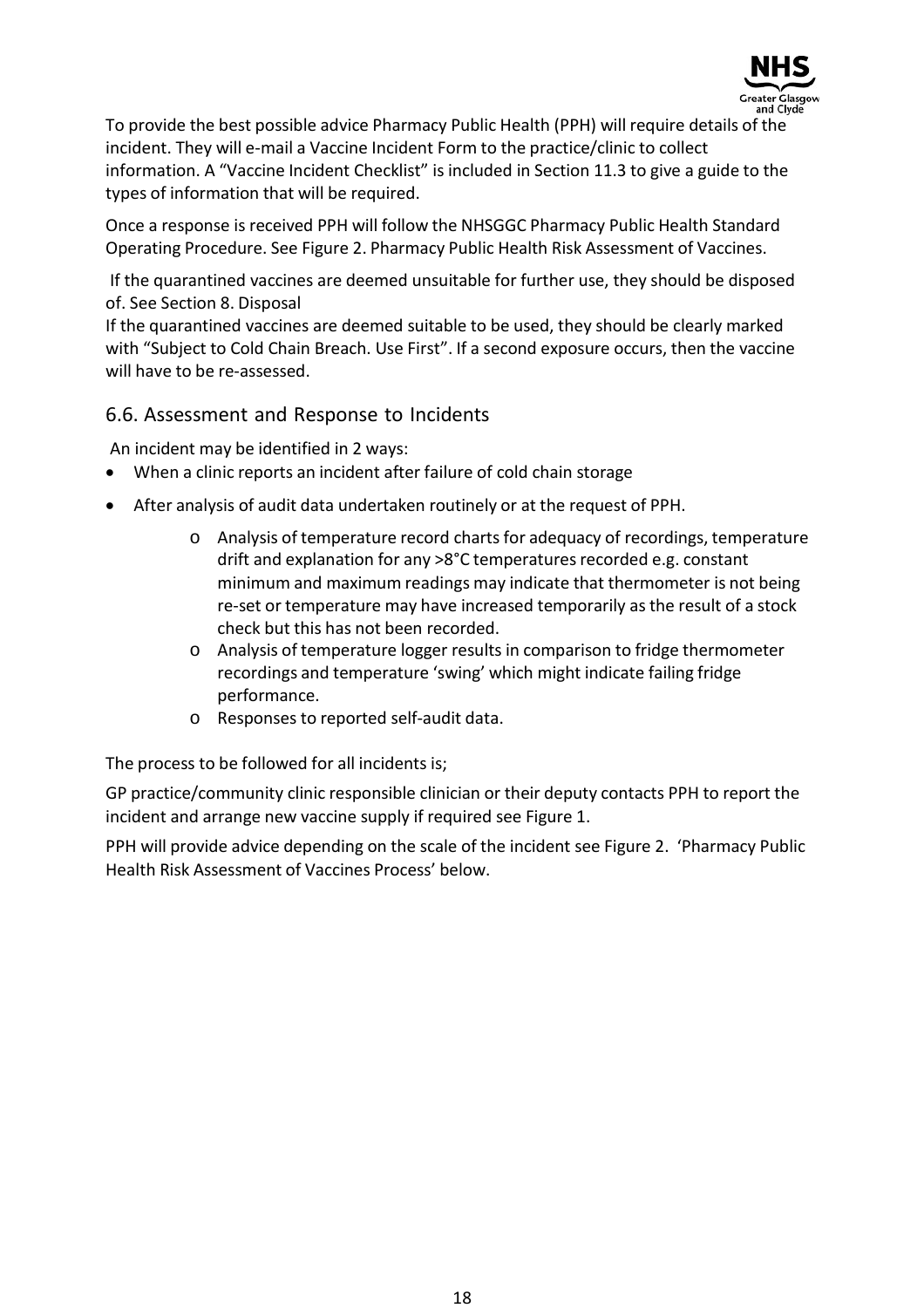



#### **Pharmacy Public Health Risk Assessment of Vaccines Process**



PPH 0141-201-4824

All incidents will require completion of a Vaccine Incident Form to be returned promptly to Pharmacy Public Health (PPH).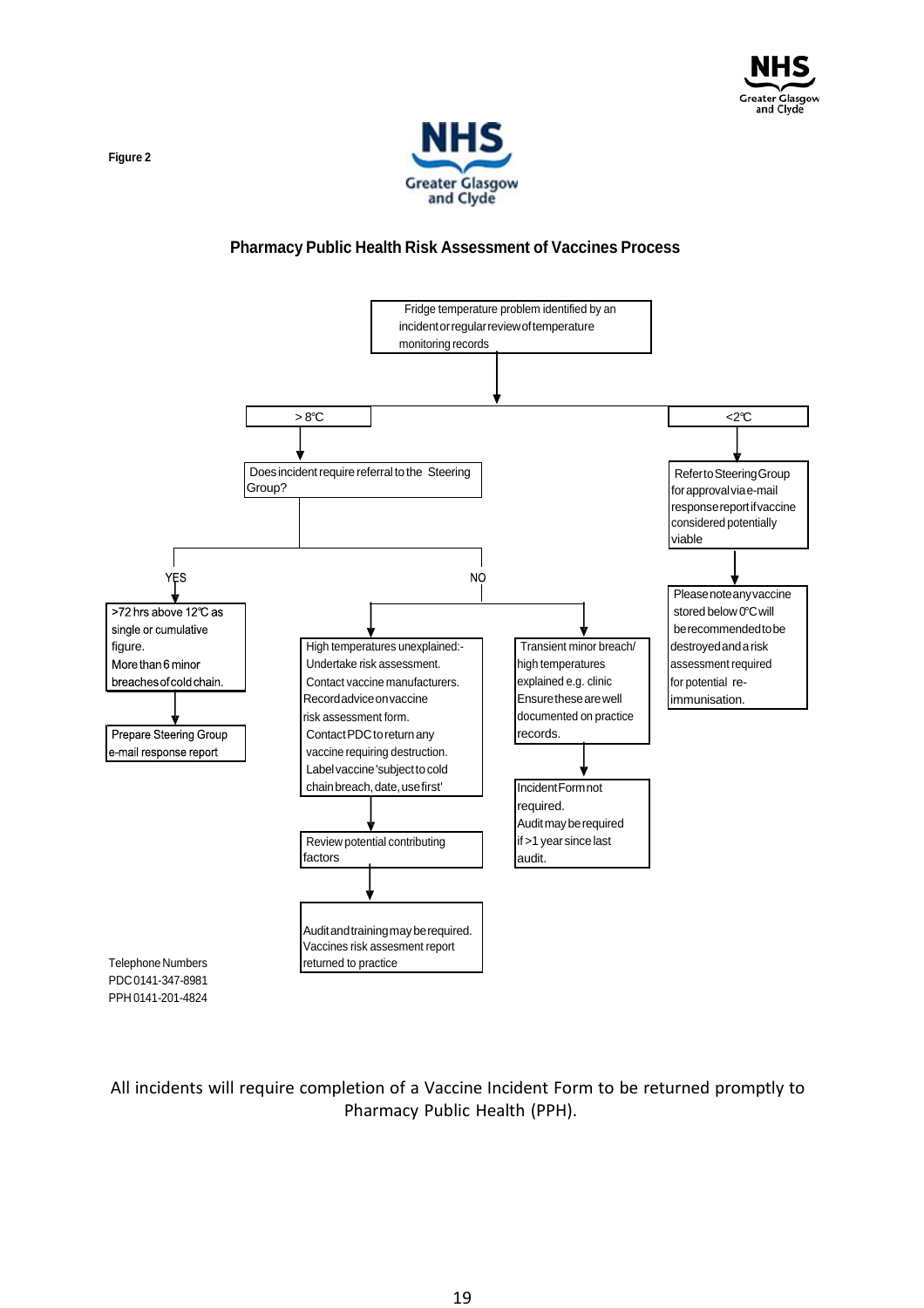

#### Response to incidents

The response to incidents will be made following the NHS GG& C Pharmacy Public Health Standard Operating Procedure (SOP). PPH will provide as soon as possible:

- a 'vaccine risk assessment report' detailing how vaccines may be used. This advice will state that vaccines may be used as normal, used 'off license' or need to be destroyed and should be retained for practice/clinic records.
- an individualised report for the practice/clinic detailing any recent previous incidents, potential reasons for the incident, recommendations to prevent future similar incidents and an invitation to undertake a self-audit of practice/clinic vaccine storage arrangements. Copies of this report are also sent to the Sector Clinical Director and Lead Clinical Pharmacist.

While answering the immediate question regarding the continued use of vaccine, professional review undertaken by PPH enables an assessment of contributory factors and provides recommendations to improve practice and prevent future repeat occurrences.

### 6.7. Contingency Arrangements

Practices and clinics should consider the practicality of alternative pharmaceutical fridge storage arrangements and ensure that they have suitable contingency plans in place which are clearly outlined to all staff in the event of a fridge failure.

Pharmaceutical fridges might normally be expected to maintain the fridge temperature for up to 4 hours in the event of a power failure.

So if the power supply has been interrupted for a period of four hours or less, it may be enough to ensure that the fridge door is kept closed and close monitoring of temperatures is undertaken until either the supply is reinstated or alternative arrangements for vaccine storage can be made.

However if a failure lastslonger than four hours vaccines should be moved to a suitable backup or an alternative fridge which has been maintained in accordance with NHSGGC Guidelines.

N.B. the vaccines shouldn't be removed from the fridge until alternative storage has been identified. When vaccines are transferred, record "vaccine removal/transfer" on both sets of fridge temperature recording sheets (in the comments section).

# 7. Transportation

### 7.1. From Holding Centres to Practices/Clinics

The World Health Organisation (WHO) has undertaken studies on vaccine storage and transportation and recommendsthat an efficient 'cold chain' is established for vaccine distribution to ensure that the correct temperatures are maintained throughout, as any breaks in the cold chain, may reduce the potency of vaccines and contribute to primary vaccine failure.

Within NHSGGC, vaccines are distributed from the Pharmacy Distribution Centre (PDC) to health centres, clinics and surgeries using a refrigerated van or cool boxes. These are special containers which are validated to maintain the cold chain for eight hours, including allowance for multiple openings. Once received by the surgery/clinic, immediate transfer of vaccines to the vaccine fridge will ensure that the cold chain is fully maintained.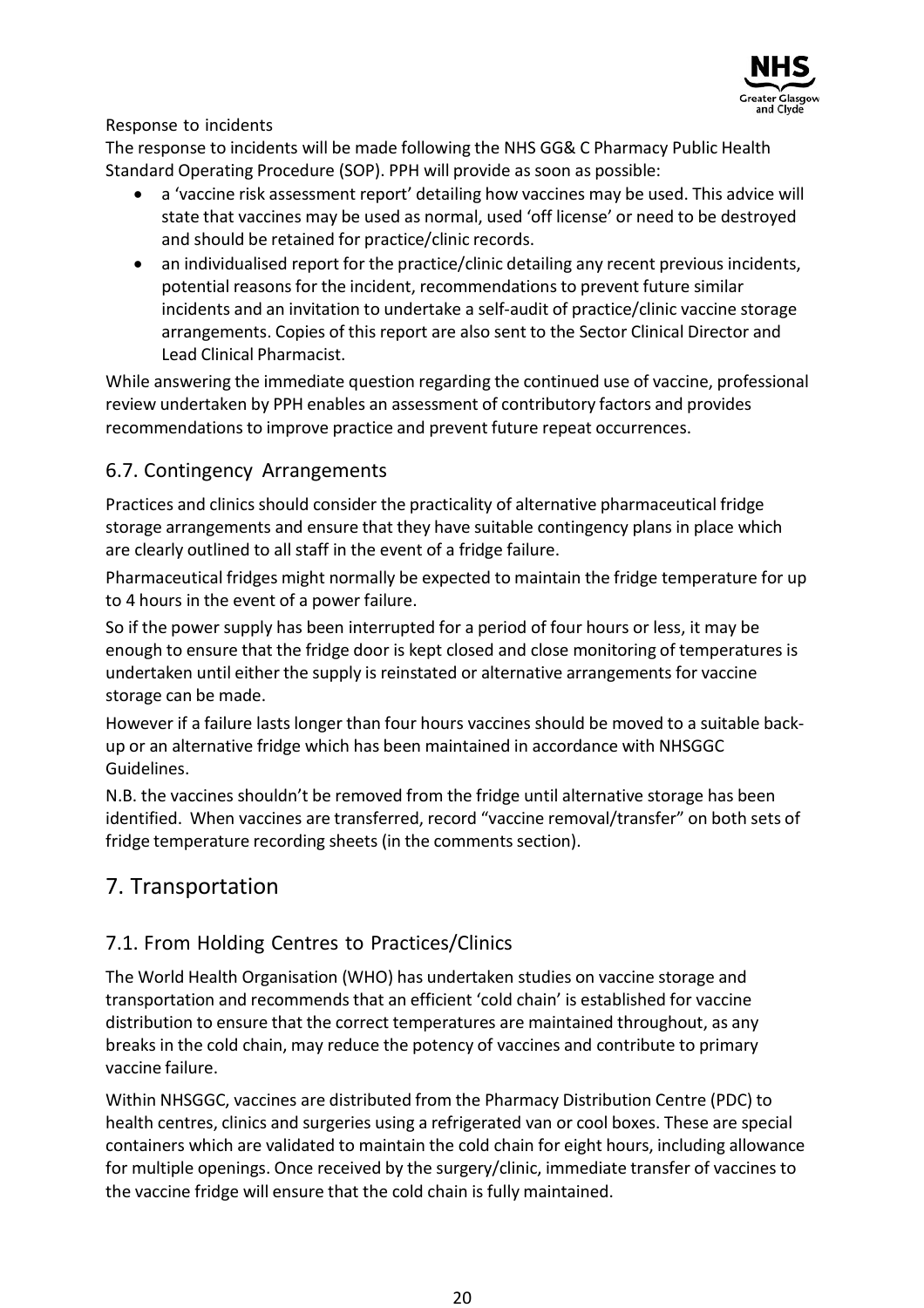

# 7.2. From Practice/Clinic to another Location

Occasionally vaccines may have to be transferred from the practices vaccine fridge to another clinic or for domiciliary visits. Where this occurs, validated cool boxes e.g. Vaccine Porters® or Mini Vaccine Porters® – should be used if available. Large Vaccine Porters® are not normally practical for practices/clinics since they take up a lot of space and require several shelves of fridge space to store the cool packs prior to their use.

Smaller cool boxes (Mini Vaccine Porters®) are available for transport of up to 10 vials of vaccine and are normally suitable for practices/clinics. They require the insertion of a cool pack, which must be frozen in advance, for accredited use and are validated for up to 18 hours. See Section 11.2. for further information.

If a vaccine porter is not available small quantities of vaccine may be transported over a short period of time amounting to no more than an excursion during a vaccination clinic as described below e.g. a 10 minute journey to a housebound patient for immediate administration of vaccine.

### 7.3. During vaccination clinic

When running a clinic in a room that does not have a fridge, it is not necessary to store the vaccines in a cool box during the clinic session. Only remove the minimum vaccine required for a session from the fridge and don't remove it from the fridge any earlier than necessary.

Unused vaccines removed from the fridge for one clinic session in unopened packs, should be returned to the fridge clearly labelled "Use First" and should be selected immediately for the subsequent session requirement. They should **not** be returned for refrigeration more than once.

Vaccines which are presented as solutions in multi-dose vials should usually be discarded after four hours, or at the end of the session, whichever is sooner. The individual Summary of Product Characteristics (SPC) should be consulted for exceptions e.g. some coronavirus vaccines may allow a 6 hour period of use up to  $25^{\circ}$ C.

SPCs are available at [http://emc.medicines.org.uk/.](http://emc.medicines.org.uk/)

Expiry dates and batch numbers of each vaccine must be recorded in patient records. This is necessary to provide an audit trail in the incidence of product withdrawal or adverse reaction, which may be attributable to the vaccine.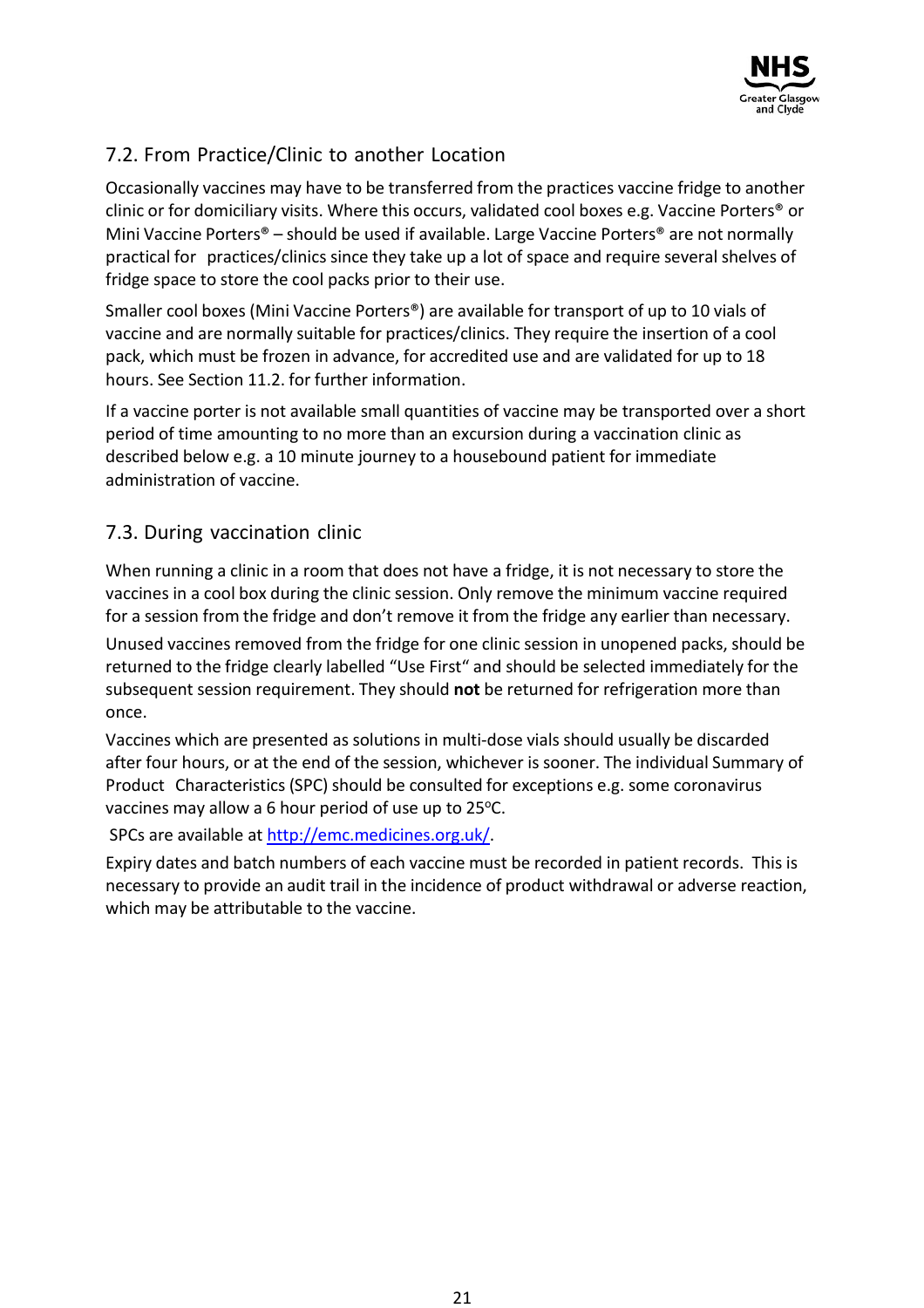

# 8. Disposal

Dispose of opened or prepared vials of vaccine not used during a clinic session in a blue topped sharps bin.

Contact Pharmacy Public Health (0141 201 4424/4824) to report and arrange uplift of:

• Vaccines syringes and devices which have malfunctioned or appear faulty

Contact the PDC by telephone (0141 347 8981) to arrange uplift of:

• Large quantities of vaccine which are unfit for use e.g. past expiry date or subject to cold chain excursion. A returns form will be provided by the PDC and should be completed ensuring that the date, batch number, expiry, quantity returned and reason for return is provided. Please clearly mark the items for disposal. Small quantities of vaccine <10 vials may be disposed of in a blue topped sharps bin after removal rom packaging.

Do not:

- Flush vaccines down the sink or toilet
- Return vaccines with attached sharps without prior discussion with Pharmacy Public Health

# 9. Spillage

Spilt vaccines should be treated according to NHS GGC Infection Prevention and Control Policies as 'Other body fluid spillages'.

Gloves and protective apron should be worn while the vaccine is soaked up with paper towels. Dispose of the paper towels as clinical waste and clean the area with a disinfectant providing 1000ppm available chlorine.

Where live vaccines are used staff should exercise due care and attention to eliminate any risk of their hands being contaminated.

In the event of eyes being splashed with vaccine, the eyes should be rinsed with copious amounts of Sodium Chloride 0.9% and immediate medical advice sought. (Refer to GGNHSB Management of Occupational and non-Occupational exposure to blood borne viruses [https://www.nhsggc.org.uk/working-with-us/hr-connect/occupational](https://www.nhsggc.org.uk/working-with-us/hr-connect/occupational-health/needlestick-similar-injuries/)[health/needlestick-similar-injuries/#](https://www.nhsggc.org.uk/working-with-us/hr-connect/occupational-health/needlestick-similar-injuries/)

# 10. Recall

In the event of vaccines being recalled, all ordering sites will be notified by the Pharmacy Distribution Centre.

The person in the practice/clinic responsible for vaccine storage and handling must check all stock as soon as possible. Any affected vaccines should be placed in refrigerated quarantine clearly marked 'NOT TO BE USED'.

The responsible person should notify the Pharmacy Distribution Centre that stock requires to be returned as outlined in Section 8. Disposal, or as directed by the initial recall notification. The practice/clinic must keep records of all stocks returned, (as per returns sheet).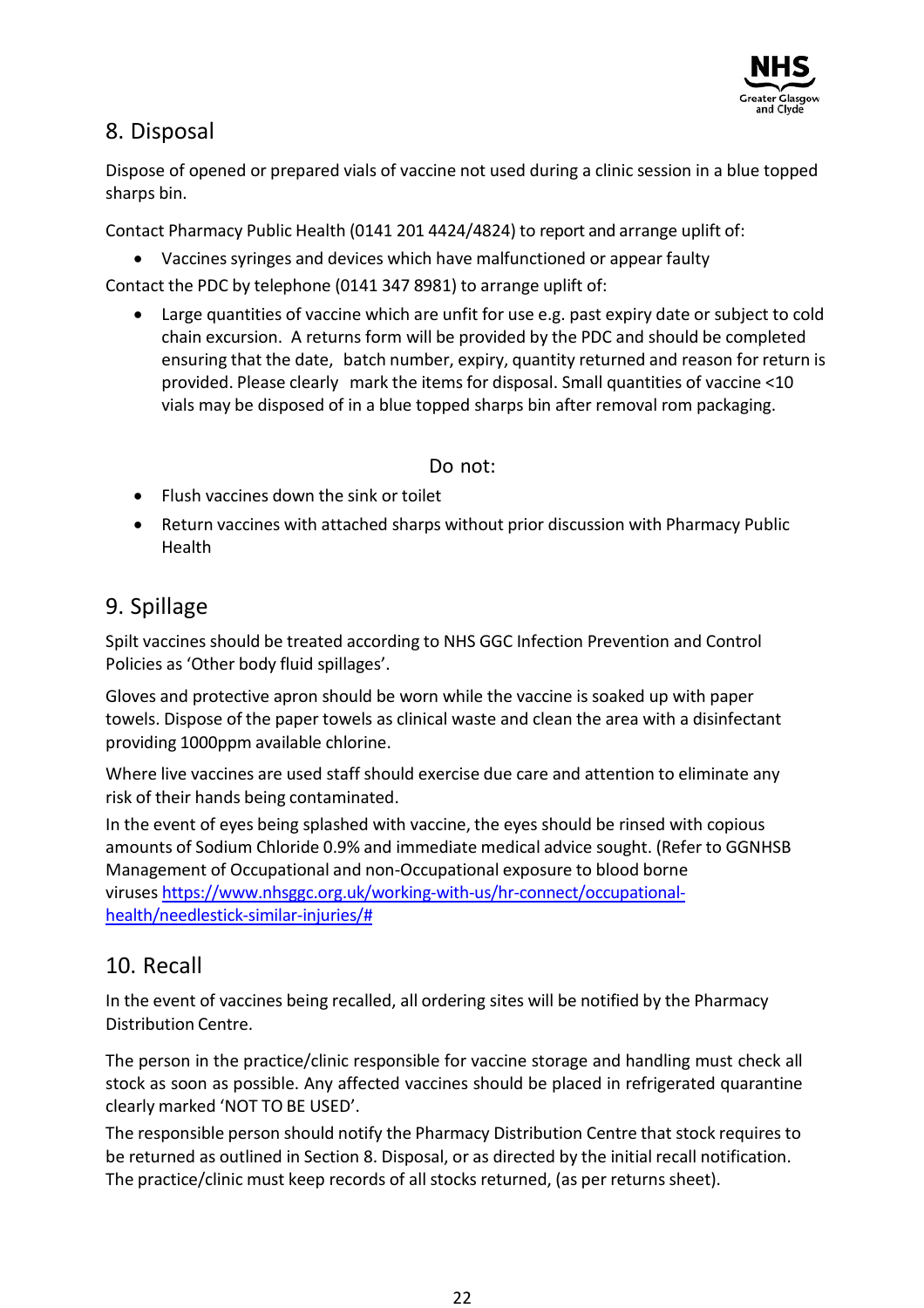

# 11. Support materials

### 11.1. Fridge magnets and temperature charts

Fridge magnets with a summary of the NHS NHSGGC Guidelines and contact numbers for advice and temperature charts have been prepared. The magnets should be placed on all vaccine fridges.

Recommended temperature charts for use in NHS NHSGGC premises are available. In addition to a full list of the guidelines the charts have a copy of the incident checklist.

An initial distribution of the magnets and temperature chart pads has been made to all practices/clinics.

Extra magnets for second or back up fridges or replacements for lost or damaged magnets and replacement temperature chart pads may be obtained from the Primary Care Distribution Centres.

For Greater Glasgow Practices and clinics: Primary Care Distribution Centre, Clutha House, 120 Cornwall Street South, Glasgow, G41 1AD.

Tel: 0141 427 8246

For Clyde Practices and clinics: Argyle and Clyde Primary Care Supplies, NHS NHSGGC Depot, 21 Dava Street, Govan, Glasgow, G51 2JA.

Tel: 0141 201 3062

### 11.2. NHSGGC Equipment Guidance

### **Fridges**

When purchasing a pharmaceutical fridge or a temperature recording device, it is strongly recommended that the advice of the Pharmacy Public Health Team is sought (Tel. 0141 201 4824/4424). Often medical suppliers/wholesalers are unable to offer technical advice on such equipment and apparatus.

National procurement has negotiated discounted prices on fridge equipment, details available from pharmacy public health on request.

The dimensions, prices and specifications of equipment offered by suppliers can vary quite widely. As a rough guide, however, NHSGGC and PPSU have studied the evidence and believe that Labcold®, LEC®, Sanyo® and Swan® manufactured pharmacy fridges generally fulfill the guidelines for storage of vaccines.

Labcold<sup>®</sup> now offer an IntelliCold<sup>®</sup> range of fridges incorporating a logging device which may be used to determine when and for how long a cold chain breach has occurred.

The Scottish National procurement has secured discounted prices for certain models of Lec and Labcold fridges. Contact Pharmacy Public Health for details.

The chart overleaf gives a rough guide to the size and price of fridges and where they may be sited.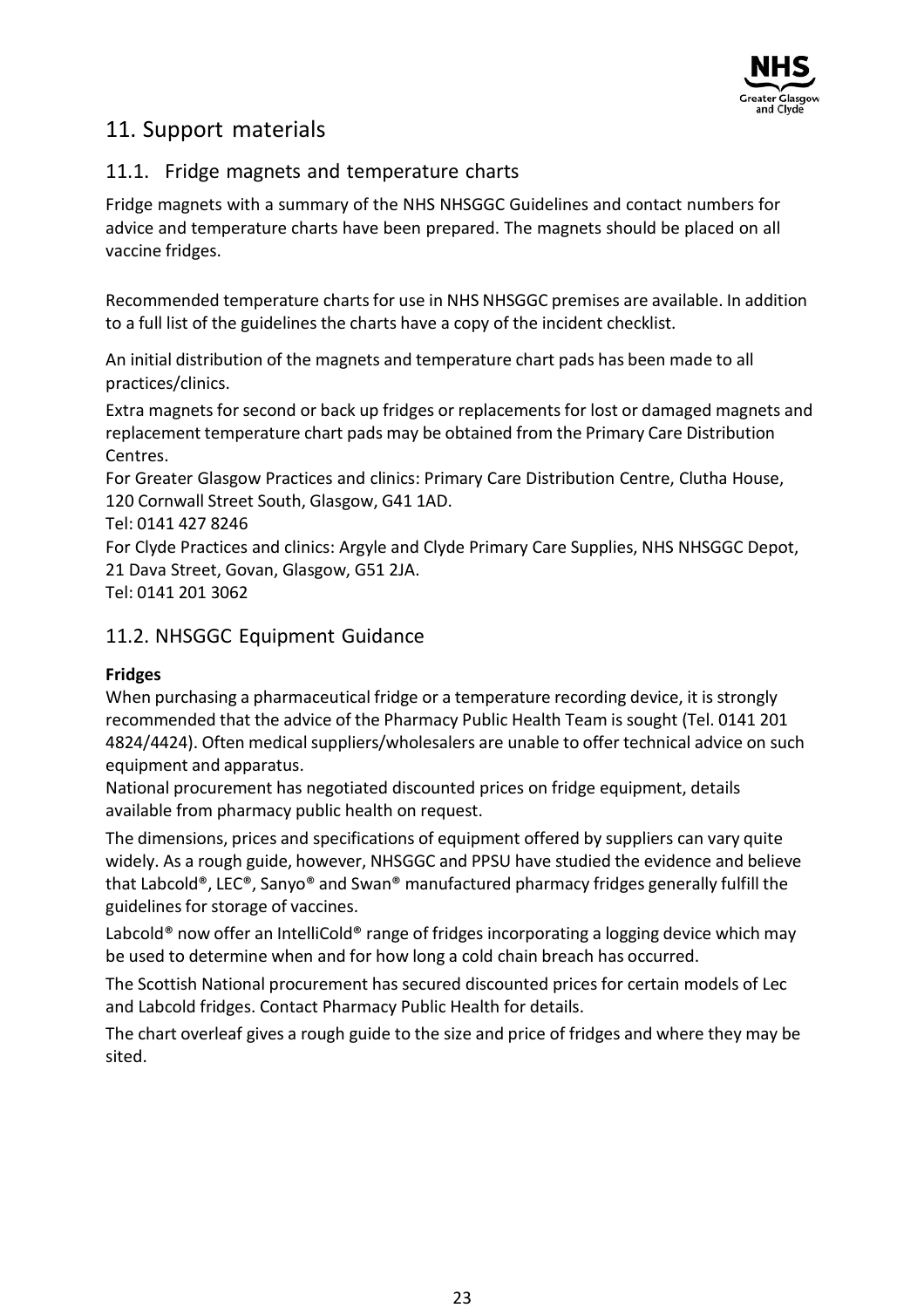

| <b>Typical Location-size</b> | <b>Dimensions</b><br>$W/D/H$ (mm) | Capacity<br>litres | Number<br>οf | Price range<br>*Approximation |
|------------------------------|-----------------------------------|--------------------|--------------|-------------------------------|
|                              |                                   |                    | shelves      | only                          |
| Table top - small            | 380/500/660                       | $35 - 60$          | 2            | £400-£500                     |
| Under bench -<br>medium      | 560/600/865                       | 135-150            | $2 - 3$      | £650-£800                     |
| Tall - large                 | 595/910/1850                      | 300-500            | $5-7$        | £1000-£3000                   |

Typical Pharmacy Fridge sizes and prices (N.B. these are for guidance only)

#### **Thermometers**

Modern pharmaceutical fridges will have an integral thermometer, however, for various reasons a standalone thermometer may need to be purchased separately.

N.B. In the event of a second thermometer being purchased for a fridge it is strongly recommended that only one thermometer is used to monitor the cold chain.

A Traceable® Memory Monitoring Fridge/Freezer Thermometer isthe recommended device because:

- It records minimum, maximum and actual temperatures
- Has an alarm
- Records the time whenever the alarm istriggered providing a useful audit trail for breaks in the cold chain.
- The thermometer probe is sealed in a small bottle of non-toxic glycol solution allowing the thermometer to record the product temp.

Please note these thermometers include a 2 year calibration certificate which indicates an expiry date at which point the accuracy will no longer be guaranteed. Recalibration of the thermometer is expensive and in practical terms it is usually cheaper to replace the thermometer.

Newer thermometers such as the FisherBrand Traceable® Excursion Trac™ Thermometer also provide a continuous logging function but are more expensive and can be quite complicated to read.

#### **Temperature monitoring apparatus (loggers)**

Temperature "loggers" are available to monitor fridges continuously. Temperature information is downloaded into tailored software to allow preparation of a temperature history graph. They should not be used to monitor the fridge temperature alone as they will usually only measure air temperature rather than the simulated vaccine temperature.

They can be useful as they give an indication of how long a fridge has run out with the approved temperature range but variations between logger and thermometer readings can raise uncertainties around the temperature audit trail.

It is particularly important to ensure that a logging device is secured in the centre of the fridge. Small logging devices can be easily displace leading to false readings e.g. if pushed against the cooling plate on a fridge wall.

Prices for these vary widely and may require the purchase of software to download and analyse data onto a laptop or PC. In particular those which monitor simulated vaccine temperature may be very expensive. Contact Pharmacy Public Health Team Tel. 0141 201 4824/4424) forfurther advice.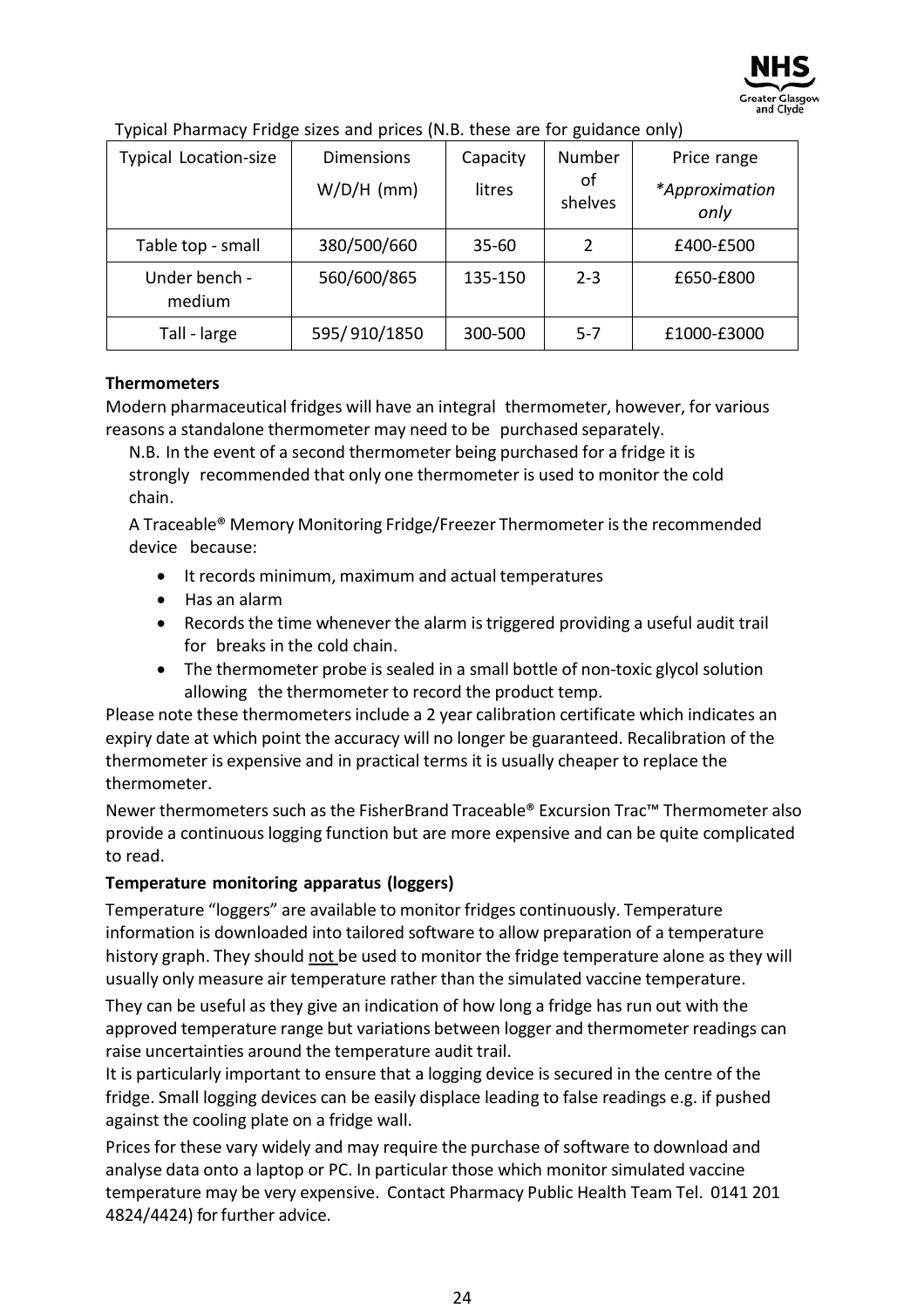

#### **Socket covers**

There are a number of socket covers readily available on the market. They can be inexpensive and easy to fit. Fitting one over a fridge socket and plug can prevent the loss of vaccine due to accidental removal of the plug for example by a cleaner when hoovering the room.

#### **Vaccine transport equipment**

Cool boxes must be of the required certificated standard to maintain the cold chain and manufacturers can advise on the validation and appropriate use of these. Vicarey Davidson & Co Surgical Instrument Makers, 12A Carron Place, Kelvin Industrial Estate, East Kilbride, G75 0YL. Tel: 01355 570034 can advise on models currently available. The manufacturer of the Vaccine Porter's® website is at [www.helapet.co.uk/catalog/index.php?CG\\_ID=4](http://www.helapet.co.uk/catalog/index.php?CG_ID=4)

Large cool boxes (e.g. Vaccine Porters®) are not normally practical for practice/clinics since they take up a lot of space and require several shelves of fridge space to store the cool packs prior to their use. Health and Safety Regulations require two persons to carry the Vaccine Porter 24.

However, Mini Vaccine Porters® are suitable for transport of up to 10 vials of vaccine and correctly prepared, are validated to maintain the interior temperature at 2° to 8°C for 18 hours with multiple openings.

Because the cold chain has been maintained any unused vaccine stored in a properly prepared Mini Vaccine Porter® within the defined time parameters can be returned to the fridge and used again without constraint, So it's good practice to use a Mini Vaccine Porter® or similarly accredited cool box to transport vaccines from a surgery to a domiciliary situation, especially when it's likely that some vaccine may have to be returned unused. Contact Pharmacy Public Health Team (Tel. 0141 201 4824/4424) for further advice.

#### **Guidance and Procedures for Use of Mini Vaccine Porters®**

Access to a fridge with a full freezer compartment is required for the preparation of a Mini Vaccine Porter as the MC11 MEDICOOL® COOLPACK pack used to ensure temperature maintenance must be frozen and not simply chilled.

Although the Mini Vaccine Porter<sup>®</sup> can maintain the interior temperature at 2° to 8°C for up to 18 hours, it is good practice to return all vaccines, thus transported, back to the main holding fridge on the same day as they were issued.

Leaving vaccines overnight in the Mini Vaccine Porter® should be avoided.

#### **Preparing a Mini Vaccine Porter®:-**

The Mini Vaccine Porter® is comprised of, a MEDICOOL® MC11 coolpack (to be frozen), a spacer/protection mat (to be chilled), an inner polystyrene, insulated box and lid,) and an outer carrying case.

Freeze the MC11 Medicool<sup>®</sup> Cool pack for at least 24 hours at -18° C. This temperature can be achieved in the freezer or 'ice cube' compartment of a domestic fridge and may be confirmed by placing a maximum/minimum thermometer in the freezer compartment for a few hours.

- 1. Chill the spacer/protection mat at +5° for at least 24 hours. This can be achieved in the main storage area of a fridge.
- 2. Remove the Medicool® unit from the freezer 20 minutes before needed. It is important that this unit is not taken directly from the freezer and placed in the insulated box.
- 3. First, place the vaccine to be transported in the bottom of the insulated box.
- 4. Secondly, place the spacer/protection mat directly on top of the vaccine.
- 5. Thirdly, place the Medicool® Cool pack on top of the spacer/protection mat.
- 6. Finally, replace the insulated lid and close the flap of the outer carrying case.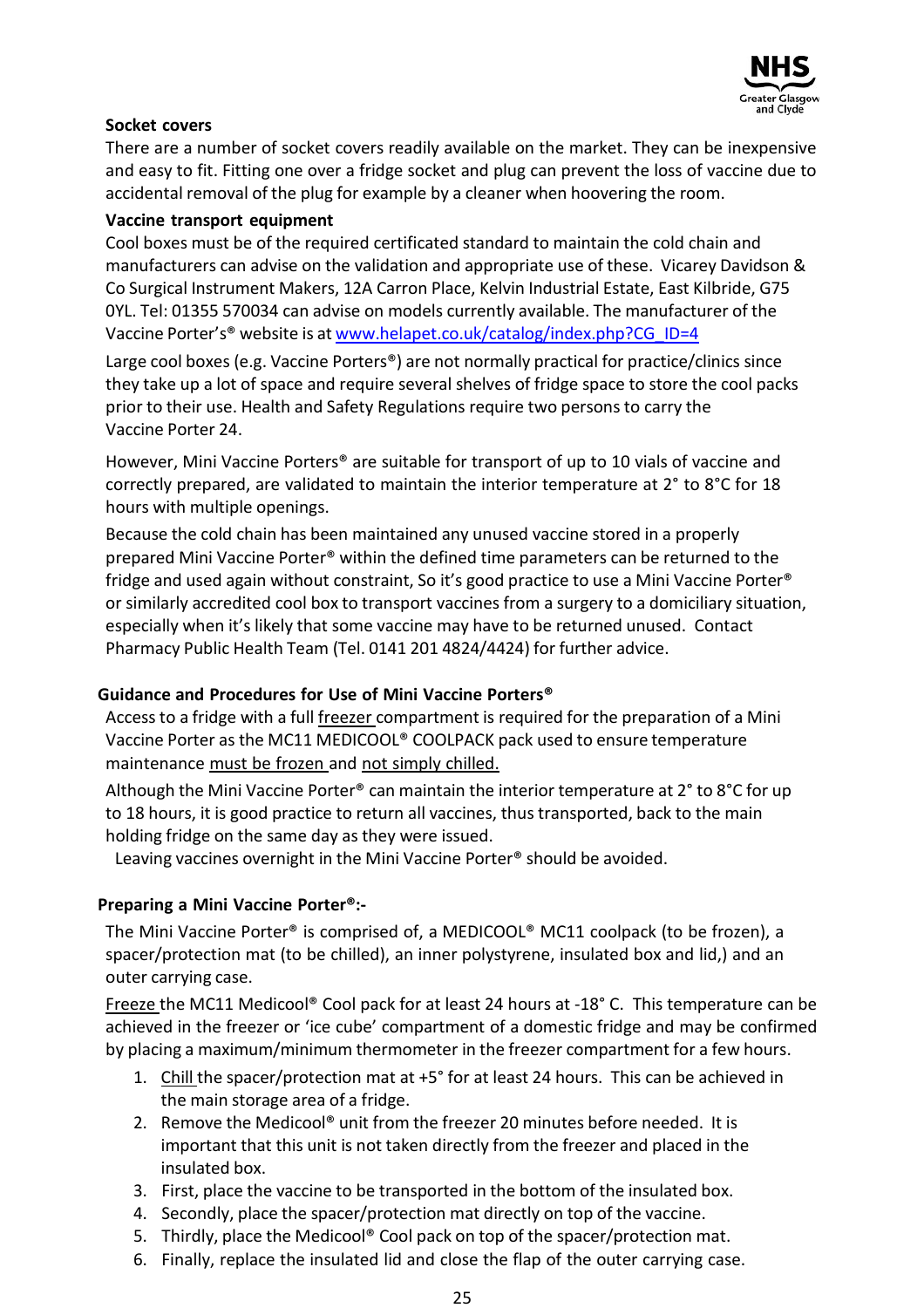

The porter is now ready for use and is validated for 18 hours with multiple openings. N.B.

- As it takes 24 hours to prepare the cool pack and the mat, if vaccine transport is required daily then it will be necessary to purchase additional cool packs and mats or two porters.
- If more than one Mini Porter® is being operated from one fridge it is good practice to mark the time that each cooling unit is returned to the fridge thus ensuring that properly prepared mats and cool packs are being used.
- While the MC11 MEDICOOL® COOLPACK for the Mini Vaccine Porter® requires to be frozen prior to use, larger vaccine porters use different cool packs which only require refrigeration prior to use. It is important to read the manufacturers instructions carefully before use to ascertain which system is being used.

#### **Maintenance of porters**

With time and use, cool boxes and packs may become damaged and no longer maintain the required temperature range. Periodic validation may not be necessary but good practice is to visually inspect boxes for damage and packs for leakage.

For further information about preparing Vaccine Porters® and the Vaccine Mini Porter® please go to [www.helapet.co.uk/catalog/index.php?CG\\_ID=4](http://www.helapet.co.uk/catalog/index.php?CG_ID=4)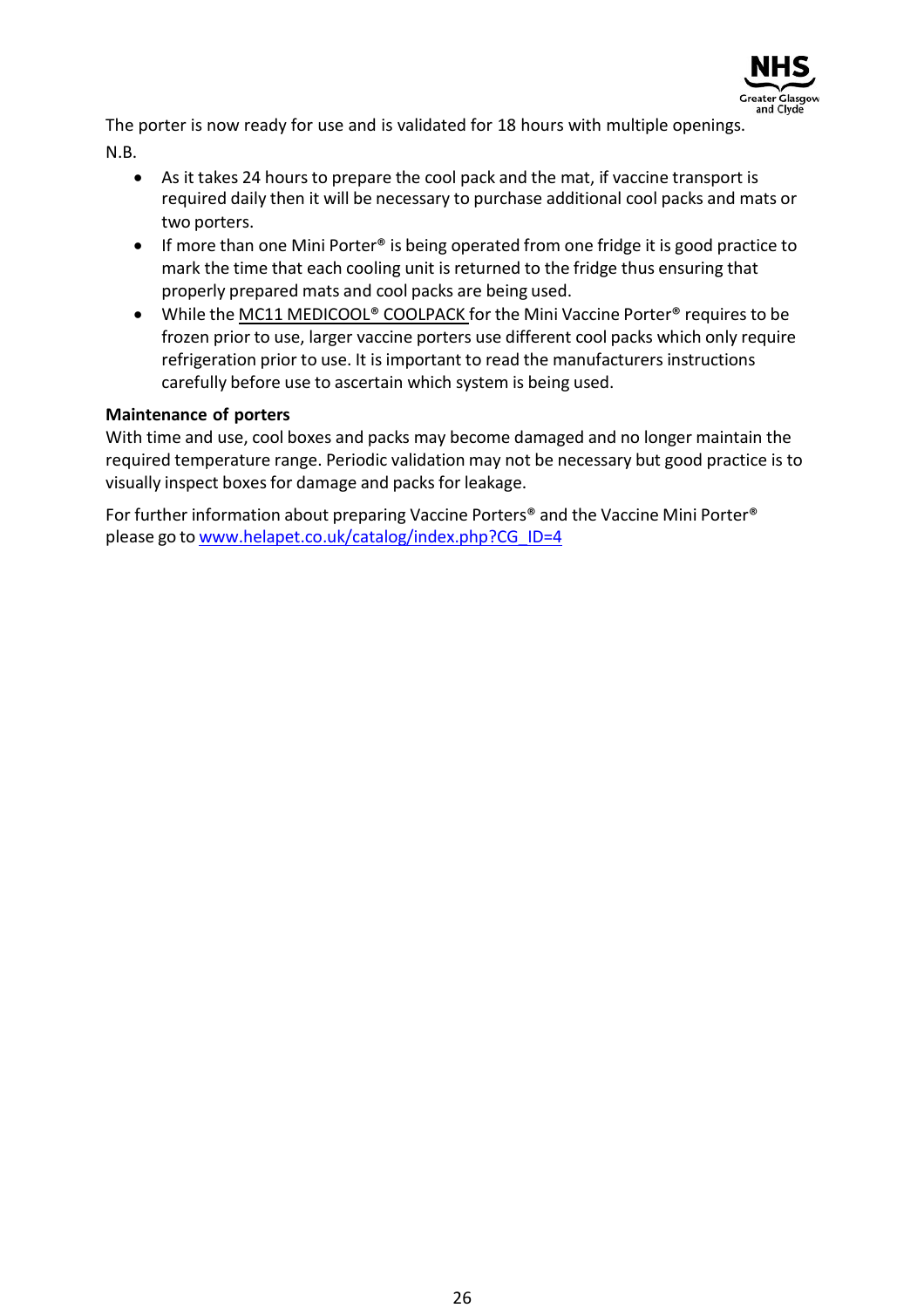

### 11.3. Vaccine Fridge Incident Checklist

Ensure affected vaccines are kept in quarantine, in a monitored fridge, until a risk assessment has been conducted and the Vaccine Fridge Incident Form has been completed.

Important details required include:

- Clinic/Practice Name and Address
- Contact Name and Phone Number
- Fridge affected (ID and Location)
- Background to the incident
- Maximum (or Minimum) Temperature Vaccine Reached
- Length of time vaccines exposed
- When were the correct temperatures last recorded
- Copy of Temperature Recording sheets for preceding month
- Details of any affected vaccines used for immunisation during period of malfunctioning:
- Details of affected vaccines (type, manufacturer, batch number, quantity, expiry dates
- Potential to recoup cost of lost vaccine via insurance

An incident may highlight the need to review current procedures and undertake a self audit. Further information and support in these is available from the Pharmacy Public Health Team Tel. 0141 201 4824/4424)

#### 11.4. Training

- A LearnPro course, 'Cold Chain Management' has been developed by the Pharmaceutical Public Health team which is suitable for all staff involved in the delivery of immunisation and vaccination services. Like all LearnPro programmes, the online course can be accessed anywhere, any time and takes less than 30 minutes to complete. Enter 097 Cold Chain Management into the search box. (Please forward any comments you have on this module to liz.mcgovern@ggc.scot.nhs.uk)
- Staff directly employed by the NHS may access the course by visiting <http://nhs.learnprouk.com/>
- Healthcare staff not directly employed by the NHS working in GP practices should register for LearnPro by visiting https://community.learnprouk.com/lms/login.aspx?ReturnUrl=%2flms%2fuser\_level% 2fwelcome.aspx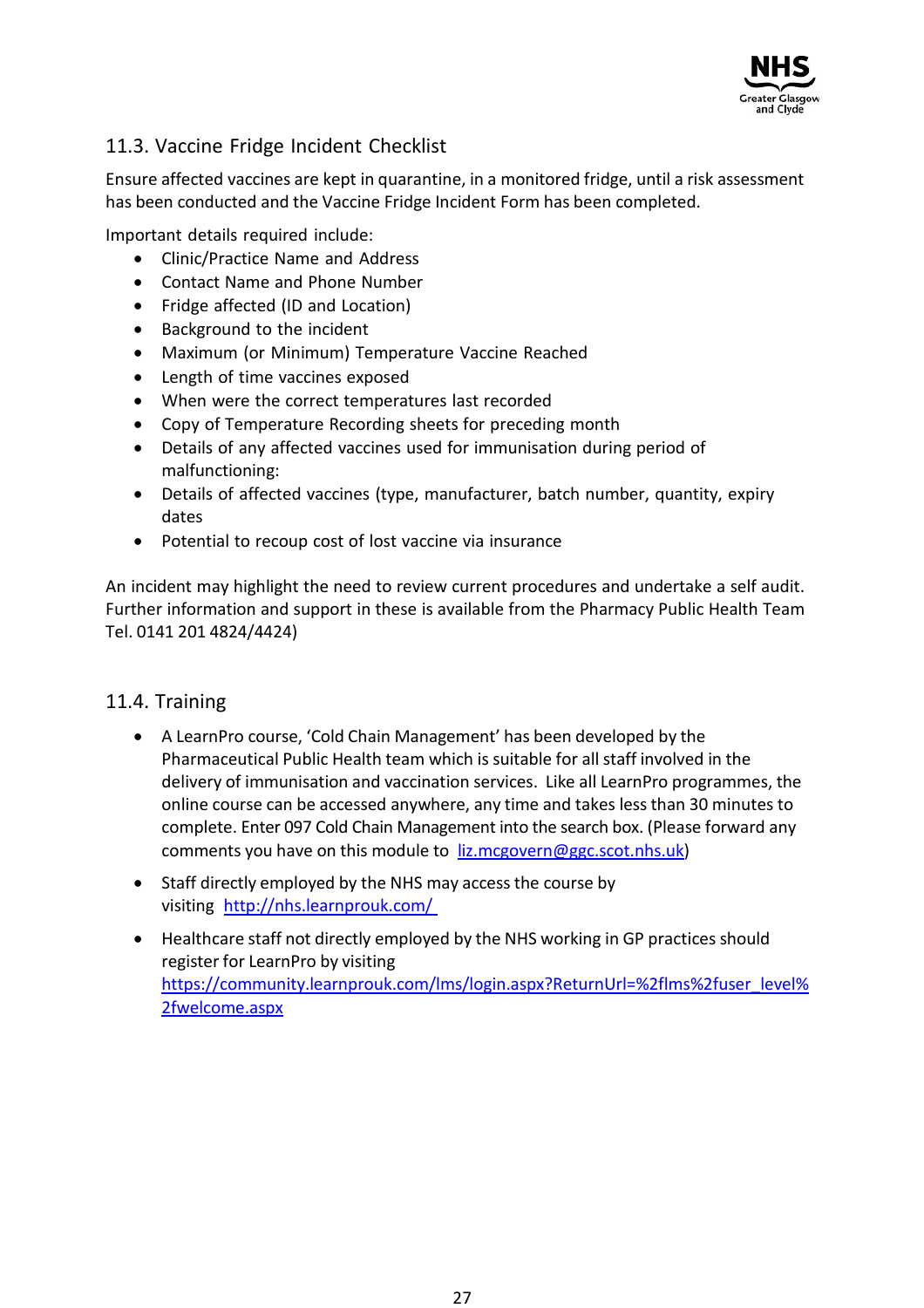# 12. References

Department of Health (2006) *Immunisation against Infectious Diseases (The Green Book)* accessed January 2021

at [https://www.gov.uk/government/collections/immunisation-against-infectious](https://www.gov.uk/government/collections/immunisation-against-infectious-disease-the-green-book)[disease-the-green-book](https://www.gov.uk/government/collections/immunisation-against-infectious-disease-the-green-book) 

NHS HDL 2007-18 accessed December 2021 at [http://www.sehd.scot.nhs.uk/mels/HDL2007\\_18.pdf](http://www.sehd.scot.nhs.uk/mels/HDL2007_18.pdf)

Health Protection Scotland Guidance on Vaccine Storage and Handling. Accessed December 2021 <http://www.hps.scot.nhs.uk/resourcedocument.aspx?id=6330>

Health Protection Scotland, Responding to errors in vaccine storage, handling and administration. Accessed December 2021 https://www.hps.scot.nhs.uk/web-resourcescontainer/vaccine-incident-guidance-responding-to-errors-in-vaccine-storage-handlingand-administration/

World Health Organisation. *'Temperature Sensitivity of Vaccines'* August 2006 accessed December 2021 at [http://whqlibdoc.who.int/hq/2006/WHO\\_IVB\\_06.10\\_eng.pdf](http://whqlibdoc.who.int/hq/2006/WHO_IVB_06.10_eng.pdf)

A guide to the required standards of practice in the management of records for those who work within or under contract to NHS organisations in Scotland. <http://www.scotland.gov.uk/Publications/2012/01/10143104/0>